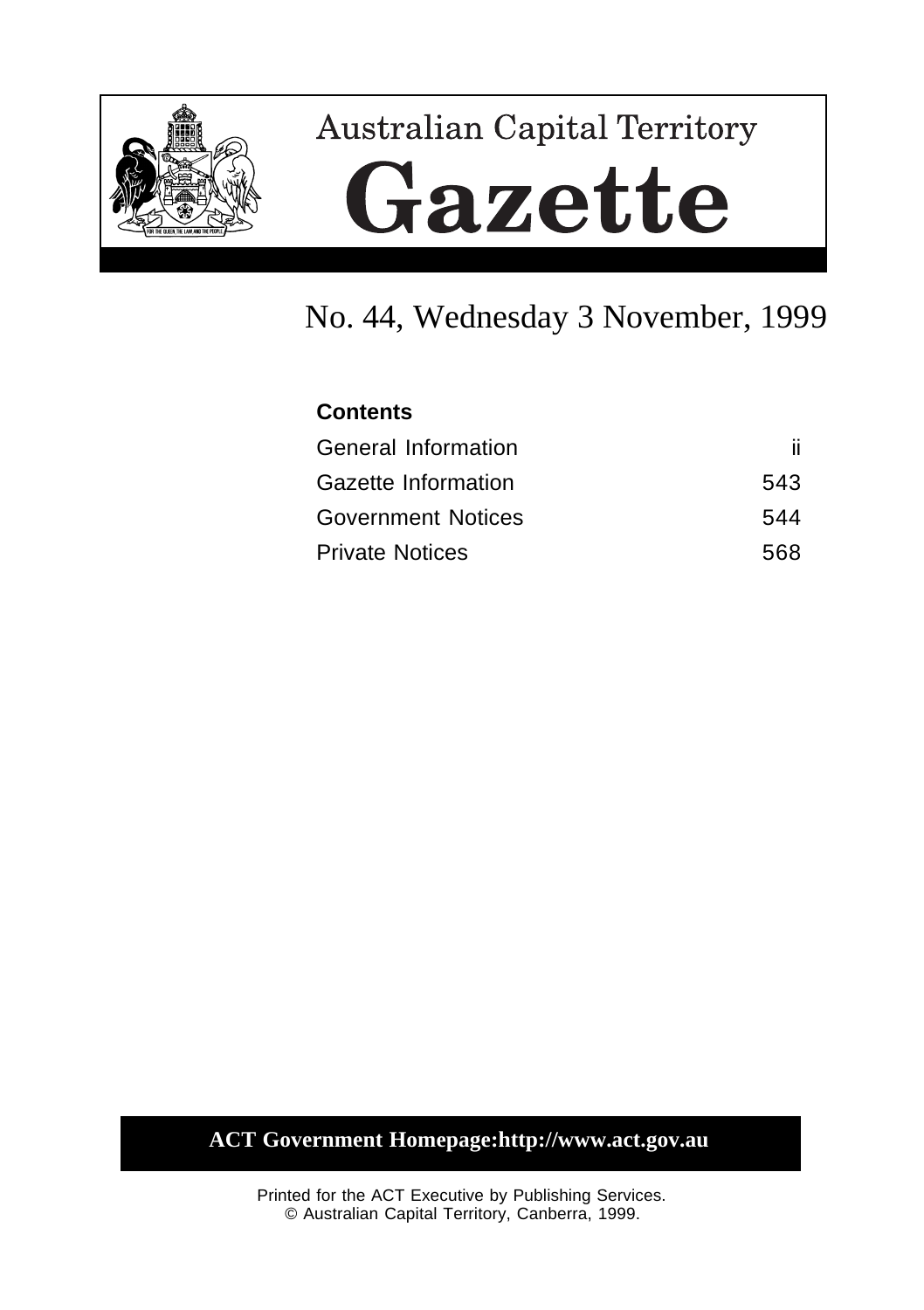# **GENERAL INFORMATION**

#### **ACT GOVERNMENT GAZETTE**

The ACT Government Gazette is published each Wednesday. The sections included in the publication are:

- General Information;
- Government Notices;
- Purchasing and Disposals;
- Invitations to Tender, Quote or Register Interest;
- Contracts arranged, and
- Private Notices

(Australian Public Service notices will continue to appear in the Commonwealth of Australia Gazette).

#### **CONTACT DETAILS**

ACT Gazette Officer Publishing Services GPO Box 158 Canberra ACT 2601

Phone: (02) 6205 0484 Fax: (02) 6205 0266 **e-mail: gazette\_office@dpa.act.gov.au** ACT Gazette Office Level 7, Macarthur House Wattle Street Lyneham 2602

#### **Notices for Publications**

Notices for the Gazette are to be lodged by 12 noon on the Wednesday prior to publication. Notices can be lodged in advance in hard copy or facsimile, by electronic mail or diskette, with a brief message of instruction and a WORD compatible document attachment.

A Gazette Request Form must also be delivered to the Gazette Office, by hand, mail or fax. For copies of this form please telephone the Gazette Office or go to www.act.gov.au/government/reports/pub/gazreq.doc.

Signed notices must be sighted by the Gazette Office before gazettal can proceed.

**Purchasing and Disposal Codes** may be accessed on the ACT Government Website:

www.act.gov.au/government/report/pub/gazette/p&d.pdf. Alternatively, you may obtain a hard copy listing by contacting the gazette office.

#### **Private Notices**

The fee for a private notice is as follows:

• minimum charge \$1.00 per word or \$100.00 whichever is the greater.

Cheques are to be made payable to 'Publishing Services' and are to be forwarded to the Gazette office with a copy of the notice (Either on a PC formatted disk in WORD, or if the notice has already been emailed, a hard copy of the notice) and Gazette Request Form. Payment can be made by EFTPOS (Bankcard, Visa or Mastercard) by telephoning the Gazette Office. Payment must be received before gazettal can proceed.

#### **Purchasing and Subscriptions**

Copies of the ACT Government Gazette may be purchased at a cost of \$5.00 (or \$2.00 for a Special Gazette) from the ACT Government shopfront, Legislation/Gazette sales counter, East Row, Canberra City. Subscriptions to the Gazette maybe arranged through the Gazette Office at a price of \$360.00 (1 July 1999 -30 June 2000) or part thereof, including postage. Refunds will not be given for cancellations. Claims for missing items will be recognised as valid if lodged within 28 days of publication.

#### **Copyright Notice - Australian Capital Territory**

This work is copyright. Apart from any use as permitted under the Copyright Act 1968, no part may be reproduced by any process without written permission from Library and Information Management, Department of Urban Services, ACT Government, GPO Box 249, Civic Square ACT 2608.

#### **Products and Services advertised in this publication are not necessarily endorsed by the ACT Government**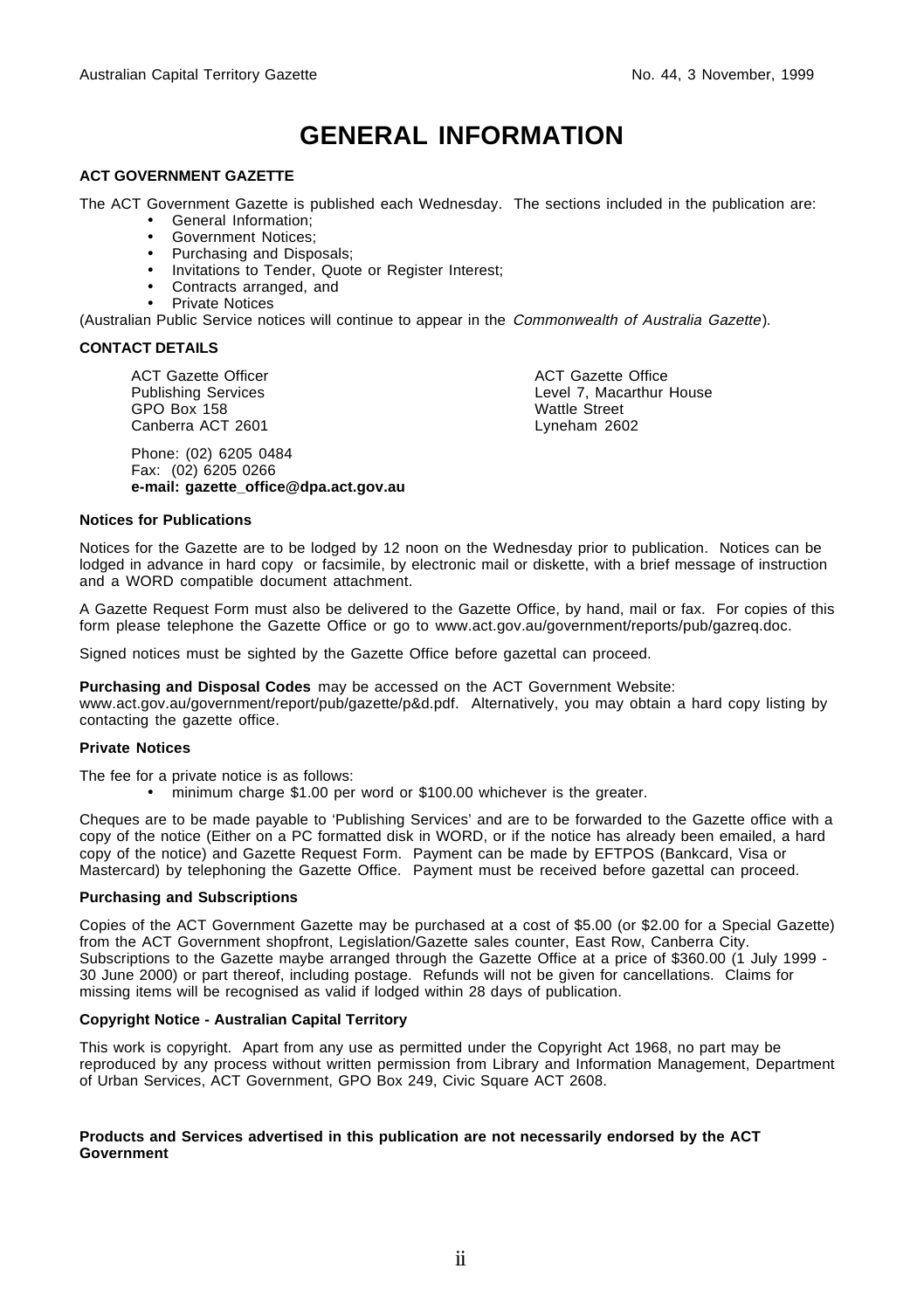# **GAZETTE INFORMATION**

#### **ISSUE OF ACT SPECIAL GAZETTES**

The following issues of the ACT Special Gazettes have been published since the last Weekly Gazette. For listings of previous ACT Special Gazettes please refer to this internet site

http://www.publishing.act.gov.au

| <b>Gazette Number</b> | Date       | Title                                                |
|-----------------------|------------|------------------------------------------------------|
| <b>S61</b>            | 29 October | Instrument No. 252 of 1999 $\sim$ Liguor Act 1975    |
|                       |            | Notice of Commencement ~ Liquor (Amendment) Act 1999 |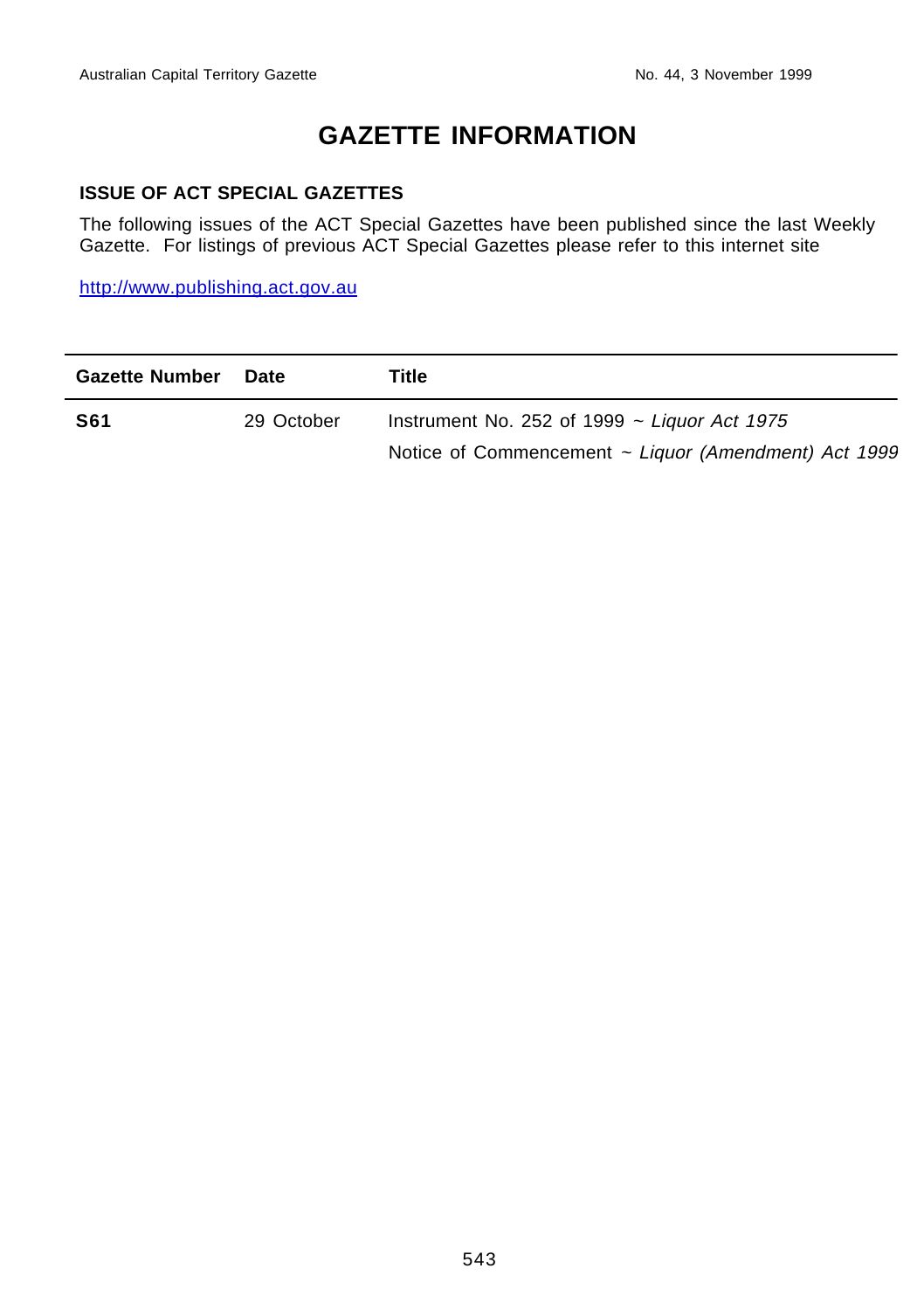## **GOVERNMENT NOTICES**

#### **NOTIFICATION OF THE MAKING OF AN INSTRUMENT**

NOTICE is hereby given that the undermentioned Instrument of the Australian Capital Territory has been made. Copies of the Instrument may be purchased from Publishing Services, Legislation and Sales Counter, ACT Government Shopfront, Corner of City Walk and East Row Canberra City ACT 2601.

| Act under which<br>Instrument made                                                               | <b>Description of Instrument</b>                                                                  | Number and year of<br><b>Instrument</b> |
|--------------------------------------------------------------------------------------------------|---------------------------------------------------------------------------------------------------|-----------------------------------------|
| Building Act 1972                                                                                | Publication of Building Code<br>and the Australian Capital<br>Territory Appendix.                 | No. 248 of 1999                         |
| <b>Health Professions Boards</b><br>(Procedures) Act 1981 and<br>Veterinary Surgeons Act<br>1965 | Appointment of Richard<br>Hereward Chapman as<br>Chairperson of the Veterinary<br>Surgeons Board. | No. 249 of 1999                         |
| <b>Health Professions Boards</b><br>(Procedures) Act 1981 and<br>Nurses Act 1988                 | Appointment of Margaret<br>Proctor as Chairperson of the<br>Nurses Board of the A.C.T.            | No. 250 of 1999                         |
| <b>Health Professions Boards</b><br>(Procedures) Act 1981 and<br>Nurses Act 1988                 | Appointment of Rebecca<br>Vanderheide as a Member of<br>the Nurses Board of the A.C.T.            | No. 251 of 1999                         |
| Building Act 1972                                                                                | Determination of Fees.                                                                            | No. 253 of 1999                         |

#### **NOTIFICATION OF THE MAKING OF A REGULATION**

NOTICE is hereby given that the undermentioned Regulation of the Australian Capital Territory has been made. Copies of the Regulation may be purchased from Publishing Services, Legislation and Sales Counter, ACT Government Shopfront, Corner of City Walk and East Row, Canberra City ACT 2601.

| Act under which<br><b>Regulation made</b>             | <b>Description of Regulation</b>                                      | Number and year of<br><b>Regulation</b> |
|-------------------------------------------------------|-----------------------------------------------------------------------|-----------------------------------------|
| Fair Trading Act 1992                                 | <b>Fair Trading Regulations</b><br>Amendment                          | No. 27 of 1999                          |
| Epidemiological Studies<br>(Confidentiality) Act 1992 | Epidemiological Studies<br>(Confidentiality) Regulations<br>Amendment | No. 28 of 1999                          |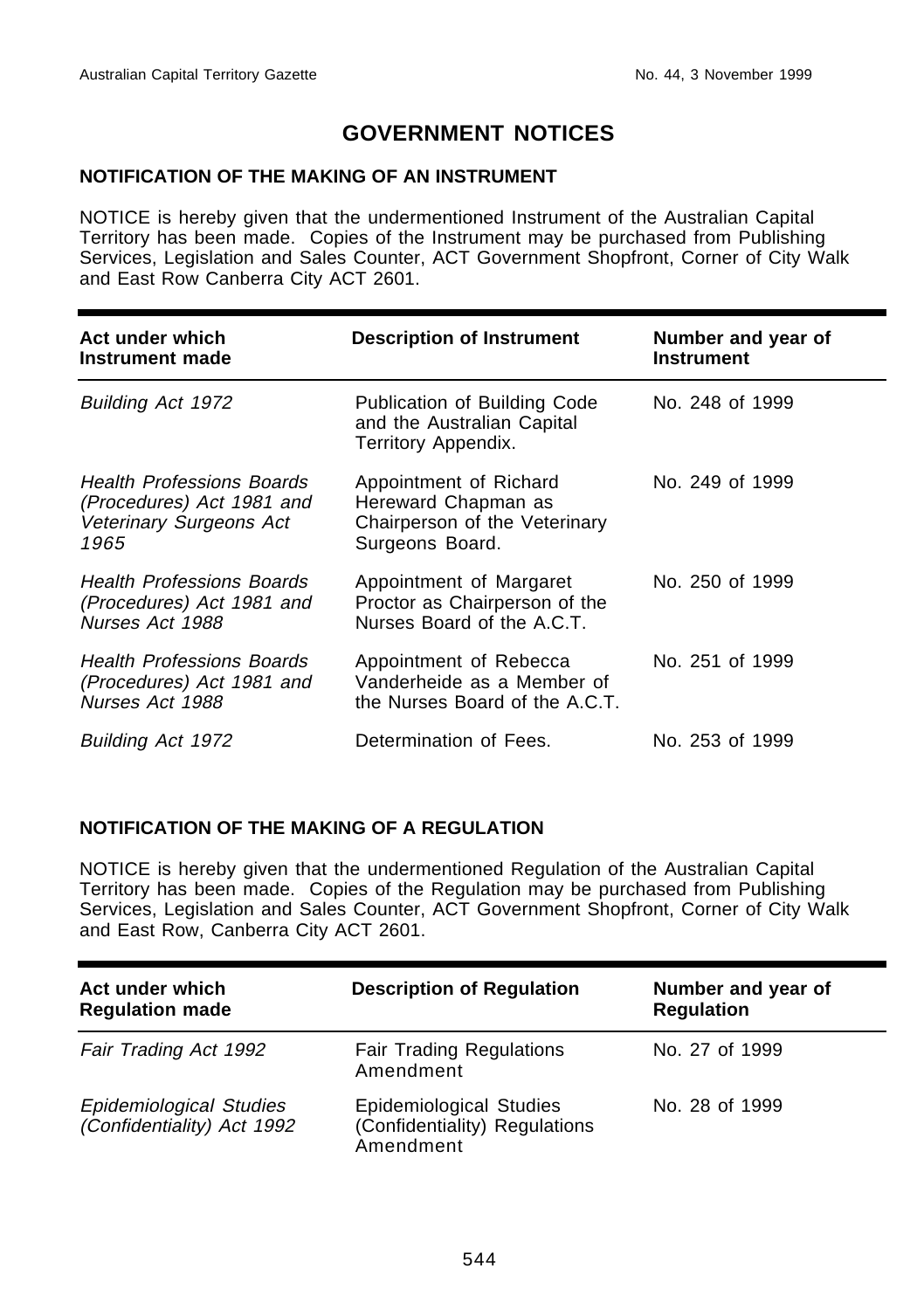#### **NOTIFICATION OF INSTRUMENTS MADE UNDER THE PUBLIC ROADS ACT 1902 (NSW)**

NOTICE is hereby given that the undermentioned Instruments have been made under the Public Roads Act 1902 (NSW). Copies of the Instruments are available from the ACT Land Information Centre, Planning and Land Management, 16 Challis Street, Dickson, ACT; Telephone 6207 1601.

| Act under which<br>Instrument made | <b>Description of Instrument</b>                                             | Number and year of<br><b>Instrument</b> |
|------------------------------------|------------------------------------------------------------------------------|-----------------------------------------|
| Public Roads Act 1902<br>(NSW)     | Notice of intention to close<br>public roads - Division of<br>Charnwood.     | No. R34/99 of 1999                      |
| Public Roads Act 1902<br>(NSW)     | Notice of intention to close<br>part of a public road - Division<br>of Holt. | No. R35/99 of 1999                      |
| Public Roads Act 1902<br>(NSW)     | Notice of Declaration of Public<br>Roads – Division of Nicholls.             | No. R36/99 of 1999                      |

#### **AUSTRALIAN CAPITAL TERRITORY**

#### **BUILDING ACT 1972**

#### **NOTICE OF PREPARATION OF THE BUILDING CODE**

Pursuant to section 25 of the Building Act 1972, I hereby give notice of the preparation of the Building Code constituted by the 1996 edition of Building Code of Australia including Amendment 5 as prepared and published by the Australian Building Codes Board in June 1999 and the Australian Capital Territory Appendix to the Building Code of Australia.

The Building Code comes into effect on the day on which this Notice is published in the Australian Capital Territory Gazette except that it does not apply:

- (a) to an application to carry out building work that was received before the Notice is published. In relation to such an application, the Building Code made under Instrument No. 88 of 1999 is to apply; and
- (b) to clause 3.7.1.9 (b) of Volume 2 of the Building Code which shall come into effect on 17 August 1999.

Dated this first day of July 1999

**Brendan Smyth** Minister for Urban Services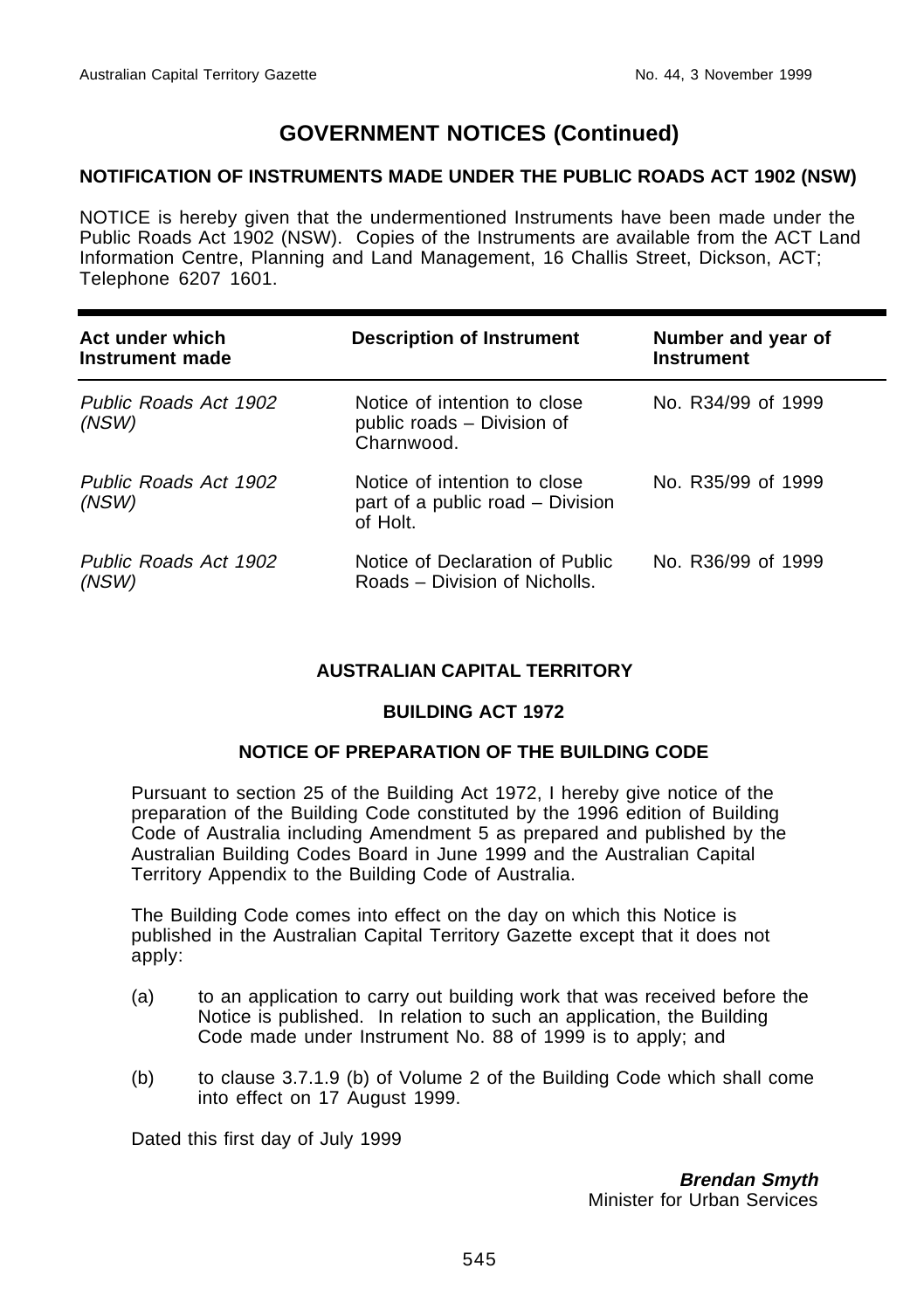#### **AUSTRALIAN CAPITAL TERRITORY**

#### **Freedom of Information Act 1989**

#### **AUTHORISATION**

I, Michael Moore, Minister for Health and Community Care, pursuant to section 22 and subsection 59(2) of the Freedom of Information Act 1989 (the Act), authorise each officer holding or performing the duties of a position listed in Schedule 1 attached to this instrument, to make a decision in respect of a request or an internal review made in accordance with the Act.

This instrument revokes all previous authorisations.

**Michael Moore** Minister for Health and Community Care

Dated this 21st day of October 1999.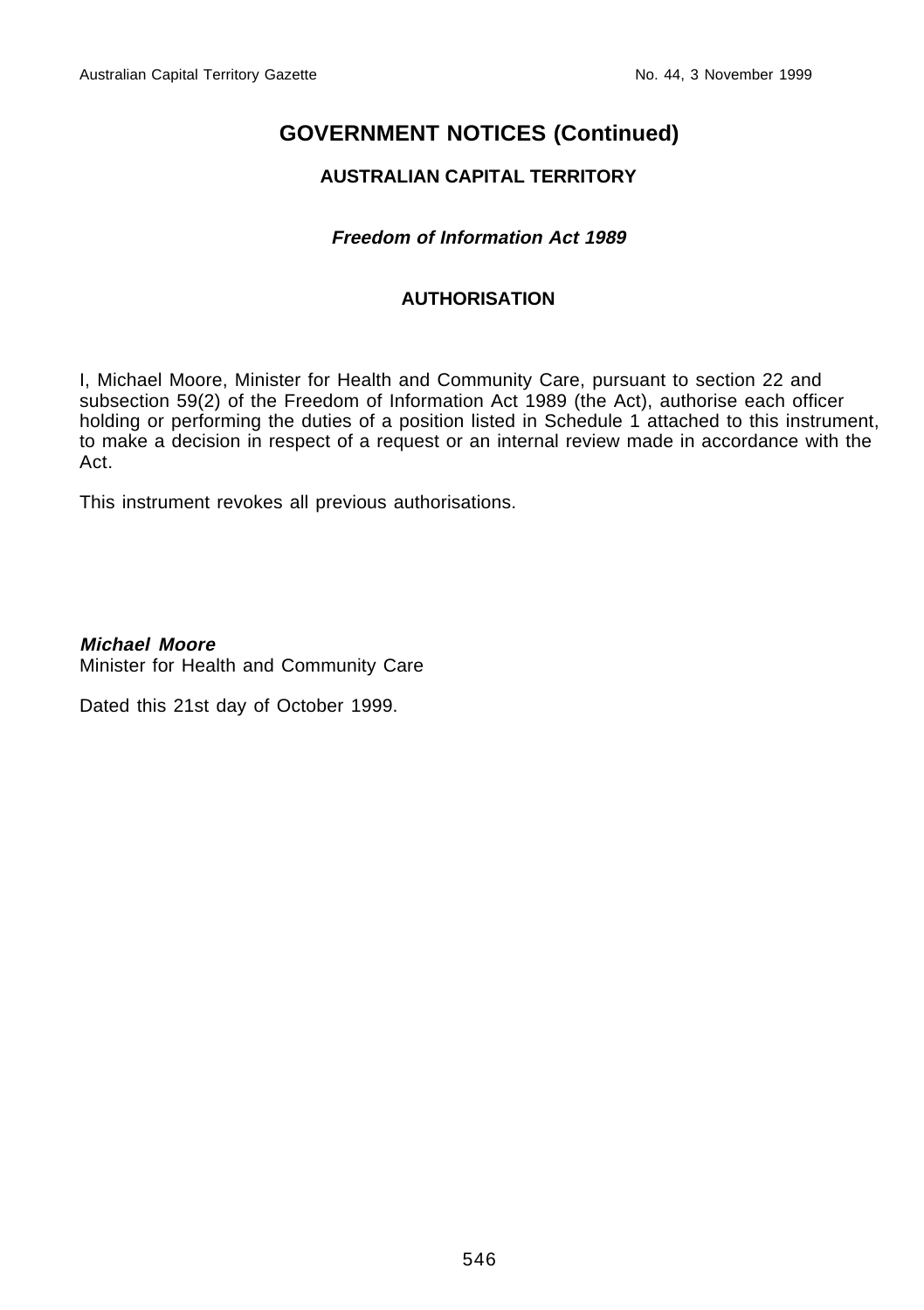#### **SCHEDULE ONE**

#### **FREEDOM OF INFORMATION ACT 1989**

Officers authorised under section 22 to make initial decisions and under subsection 59(2) of the Act to review initial decisions made under section 22

## **Department of Health and Community Care**

Chief Executive Executive Directors or equivalent

#### **The Canberra Hospital**

Chief Executive Officer Deputy Chief Executive Officers Executive Directors or equivalent Director, Mental Health Services

#### **ACT Community Care**

Chief Executive Officer Executive Directors or equivalent

Signed: **Michael Moore**

21/10/99

#### **AUSTRALIAN CAPITAL TERRITORY**

#### **Freedom of Information Act 1989**

#### **AUTHORISATION**

#### **EXPLANATORY STATEMENT**

In accordance with section 22 and subsection 59(2) of the ACT Freedom of Information Act 1989 officers must be authorised by the Minister or Principal Officer to make decisions under the above sections of the Act.

The Instrument of Authorisation identifies which officers may make initial decisions under section 22 of the Act and which officers may carry out an internal review of such decisions under subsection 59(2) of the Act.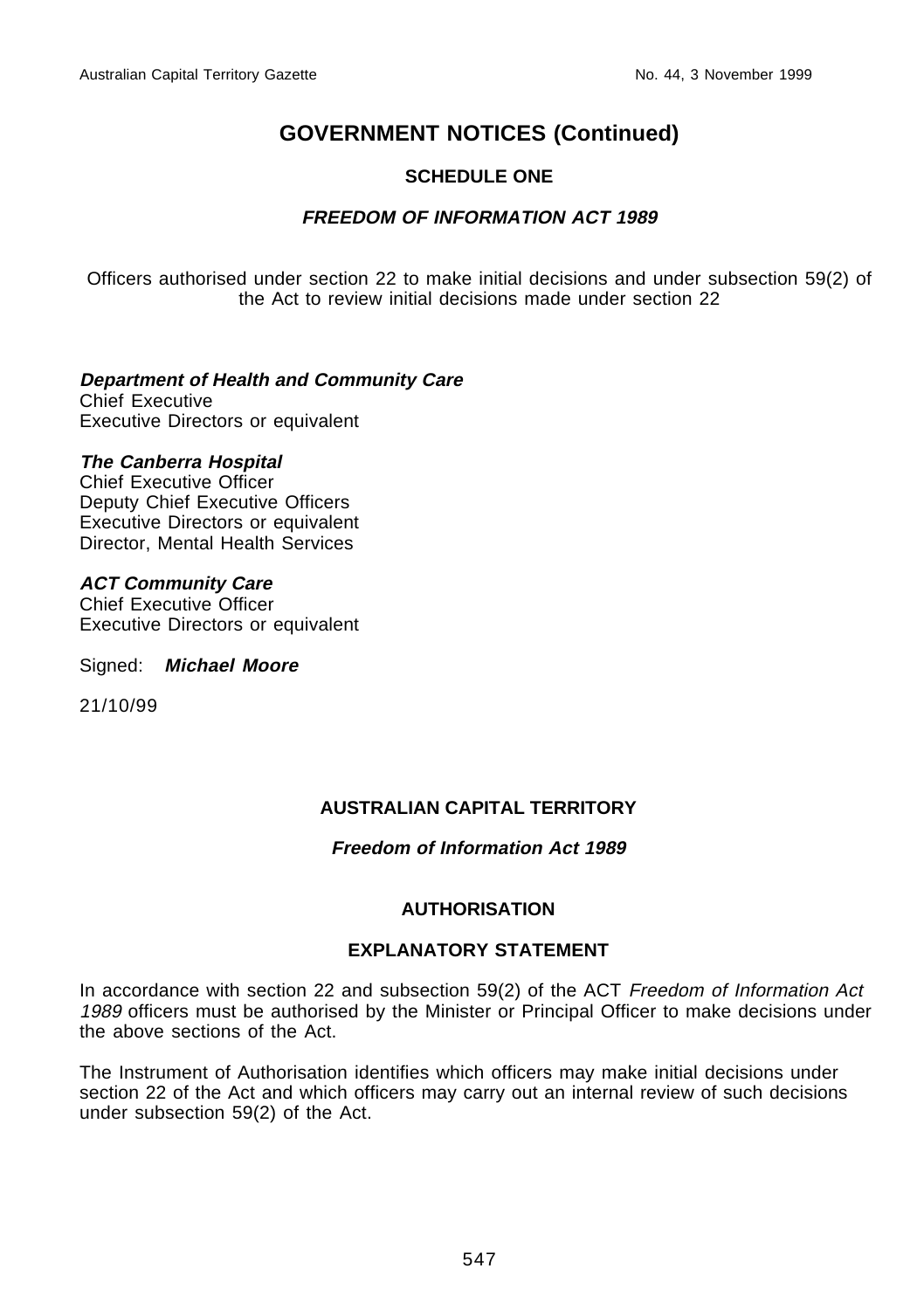#### **ACT GOVERNMENT PLANNING AND LAND MANAGEMENT GROUP**

#### **DRAFT VARIATION NO.145 TO THE TERRITORY PLAN HERITAGE PLACES REGISTER**

A draft Variation to the Territory Plan has been prepared by the Planning and Land Management Group (PALM) of Urban Services (incorporating the functions of the ACT Planning Authority), relating to the proposal to enter the following places onto the Heritage Places Register as part of the Territory Plan. The places are:

- Cuppacumbalong (De Salis) Cemetery, Tharwa;
- Saint Edmund's Anglican Church, Tharwa;
- ACT-NSW Border Markers (Group 1);
- Haig Park, Braddon and Turner;
- Dairy Farmers Cooperative, Griffith;
- All Saints Church, Ainslie; and
- St John the Baptist Precinct, Reid.

Under the provision of section 11 of the Land (Planning and Environment) Act 1991 (the Land Act), this draft Variation (No.145) has no interim effect as prescribed by section 9 of the Land Act.

From Monday 8 November 1999 until Monday 29 November 1999, copies of the draft Variation to the Territory Plan may be:

- inspected at ACT Government Libraries at Belconnen, Civic, Dickson, Erindale, Griffith, Kippax, Tuggeranong and Woden during normal opening hours;
- inspected at, or obtained from, the PALM Shopfront at Dame Pattie Menzies House, 16 Challis Street, Dickson, during normal office hours; and
- inspected on the PALM Website at **http://www.palm.act.gov.au/tplan**

Written comments on the draft Variation should be submitted, by **Monday 20 December 1999**, to:

**The Executive Director Planning and Land Management Group Urban Services Department GPO Box 1908 CANBERRA ACT 2601**

#### **Attention: Mr P Harris.**

Comments can also be sent via Email to: **terrplan@dpa.act.gov.au** or by Facsimile to: **62071710.**

Copies of all written comments received in response to the draft Variation, including those from the National Capital Authority (NCA), will be made available for public inspection during normal office hours, from Tuesday 2l December 1999 until Tuesday 25 January 2000, at the PALM Shopfront in Dame Pattie Menzies House, 16 Challis Street, Dickson. Any comments received from the NCA after Tuesday 25 January 2000 will be available for perusal for 21 days from the date of receipt.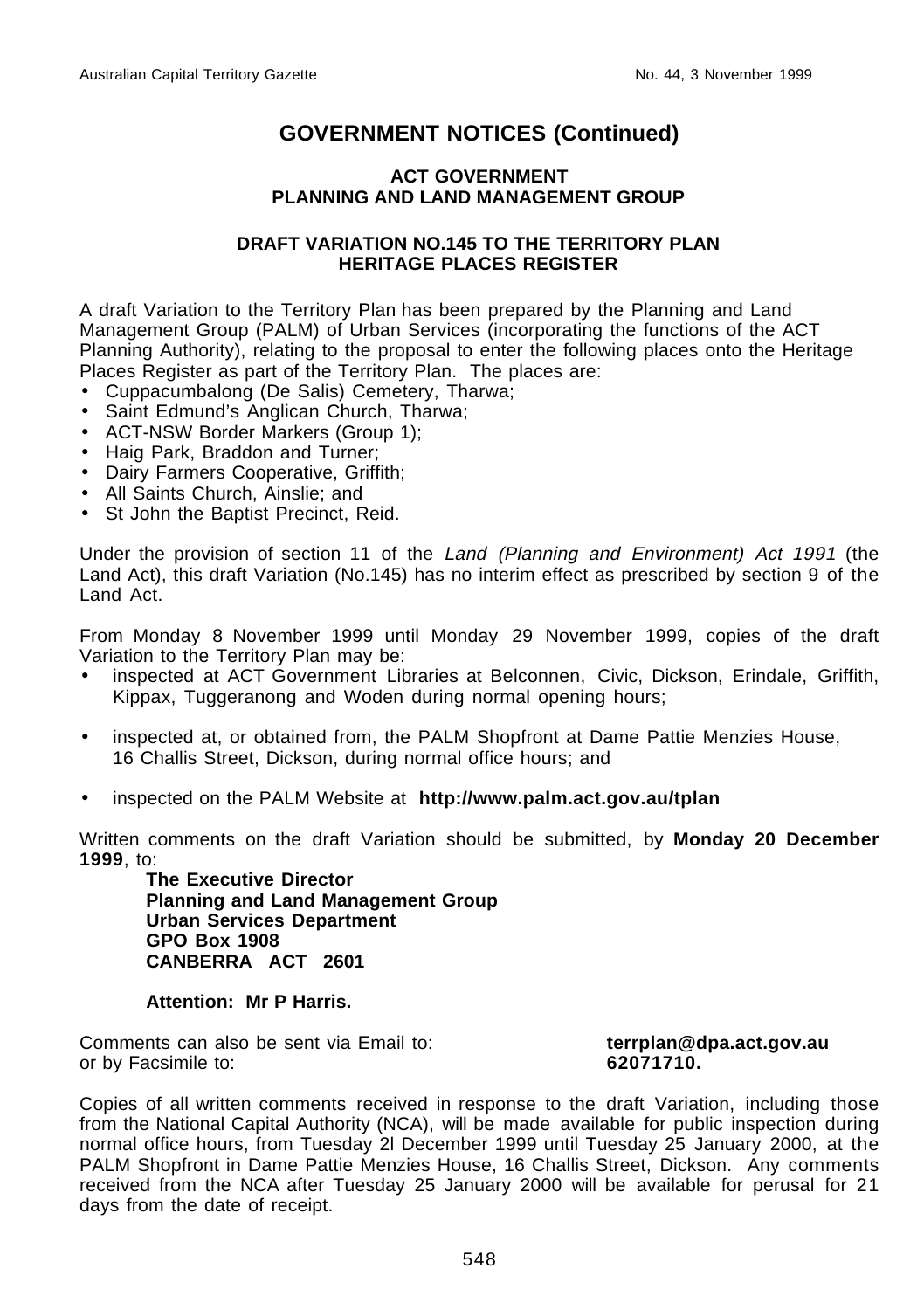AUSTRALIAN CAPITAL TERRITORY

#### **Food Act 1992**

#### **NAME AND ADDRESS OF ANALYST**

Pursuant to subsection 10(2) of the Food Act 1992, **I, MICHAEL JOHN MOORE**, Minister for Health and Community Care, hereby declare that:

#### **WAYNE JOHN RILEY**

is currently appointed as an analyst for the purposes of the Food Act 1992 and whose address is:

**ACT Government Analytical Laboratory Health Protection Service Locked Bag 5** Weston Creek ACT 2611.

**Dated** this 18th day of October 1999

**MICHAEL MOORE MLA**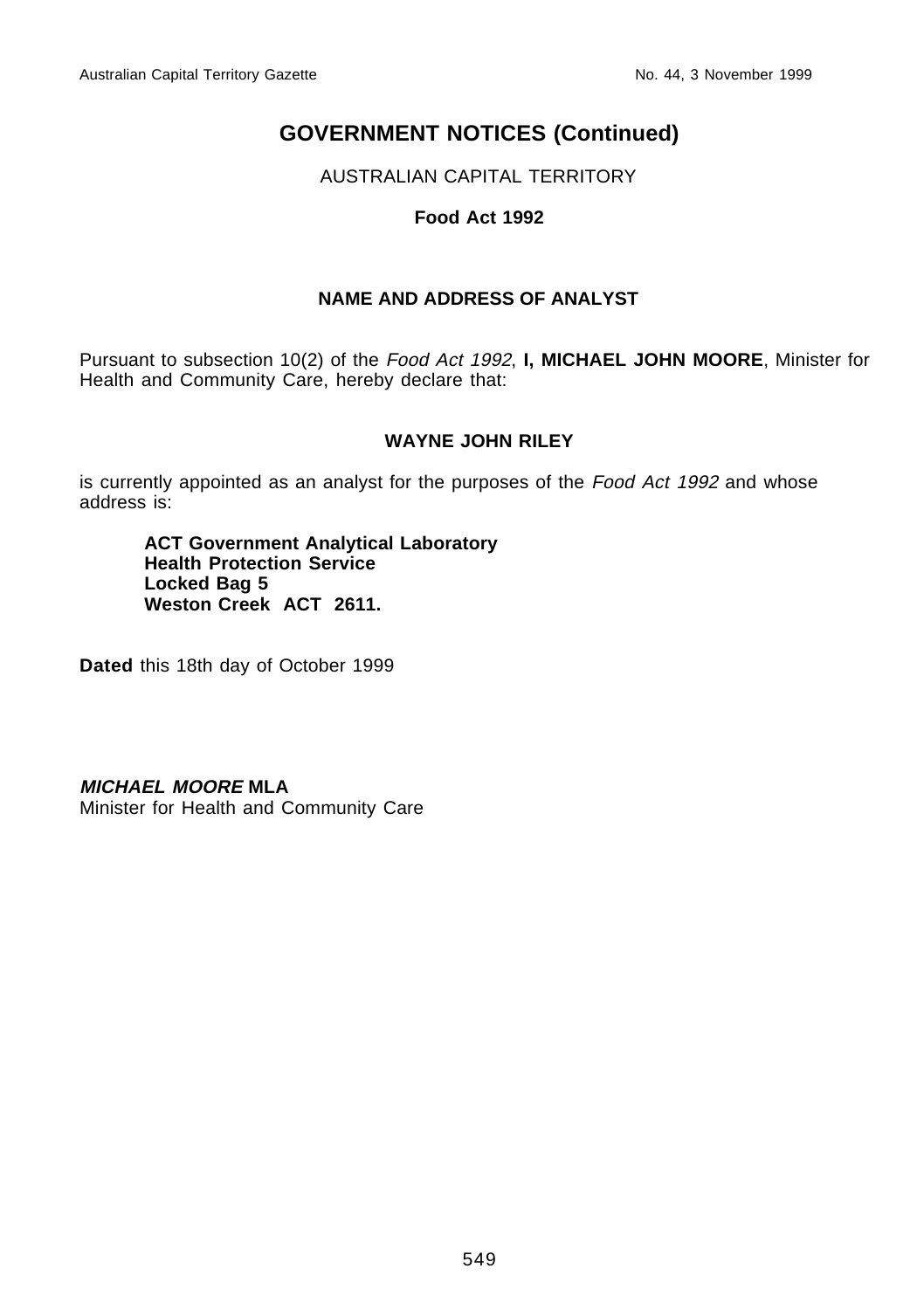AUSTRALIAN CAPITAL TERRITORY

#### **Food Act 1992**

#### **NAME AND ADDRESS OF ANALYST**

Pursuant to subsection 10(2) of the Food Act 1992, **I, MICHAEL JOHN MOORE**, Minister for Health and Community Care, hereby declare that:

#### **SIMON CARL CHRISTEN**

is currently appointed as an analyst for the purposes of the Food Act 1992 and whose address is:

**ACT Government Analytical Laboratory Health Protection Service Locked Bag 5** Weston Creek ACT 2611.

**Dated** this 18th day of October 1999

**MICHAEL MOORE MLA**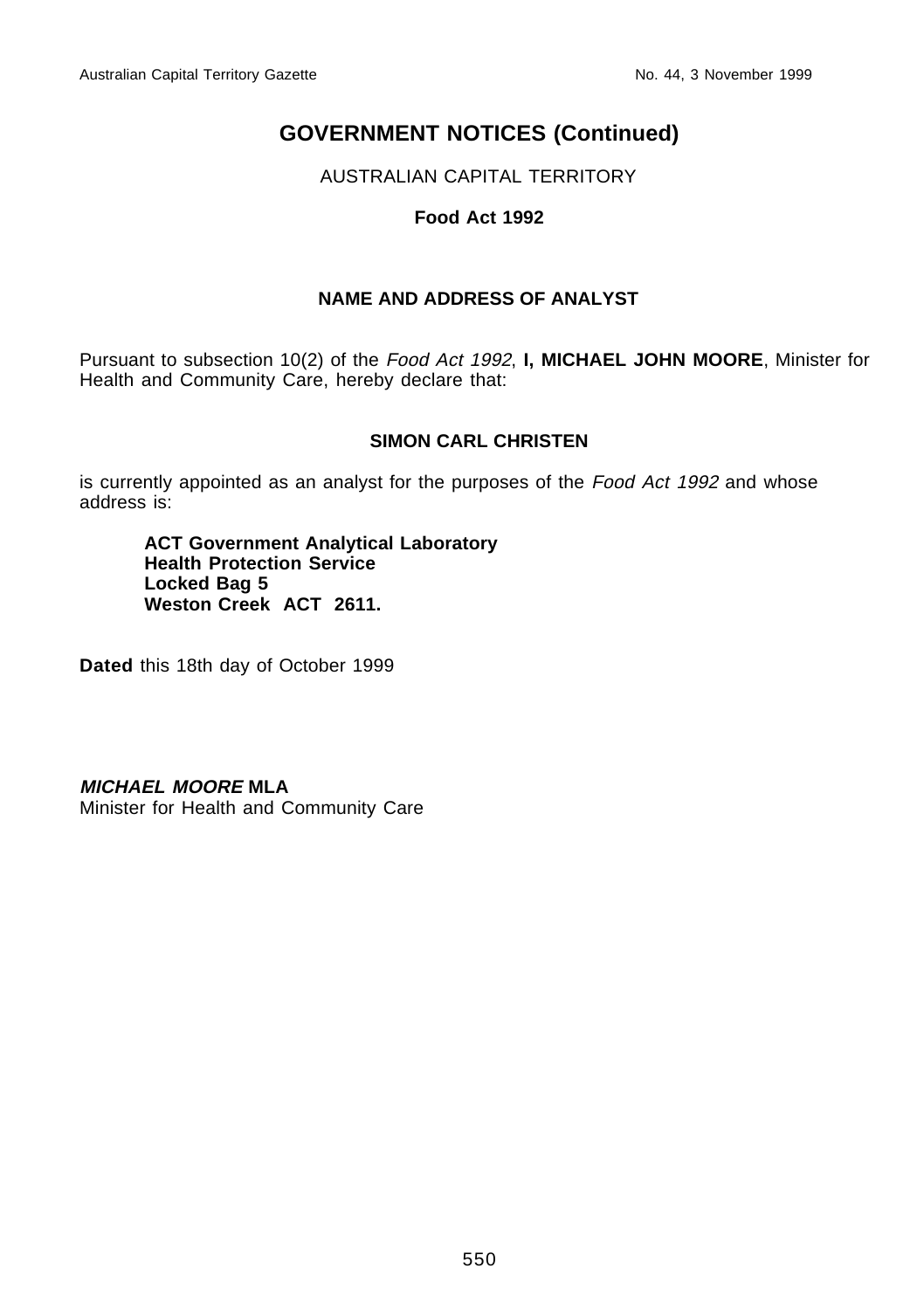AUSTRALIAN CAPITAL TERRITORY

#### **Food Act 1992**

#### **NAME AND ADDRESS OF ANALYST**

Pursuant to subsection 10(2) of the Food Act 1992, **I, MICHAEL JOHN MOORE**, Minister for Health and Community Care, hereby declare that:

#### **GEOFFREY DAVID MILLARD**

is currently appointed as an analyst for the purposes of the Food Act 1992 and whose address is:

**ACT Government Analytical Laboratory Health Protection Service Locked Bag 5** Weston Creek ACT 2611.

**Dated** this 18th day of October 1999

**MICHAEL MOORE MLA**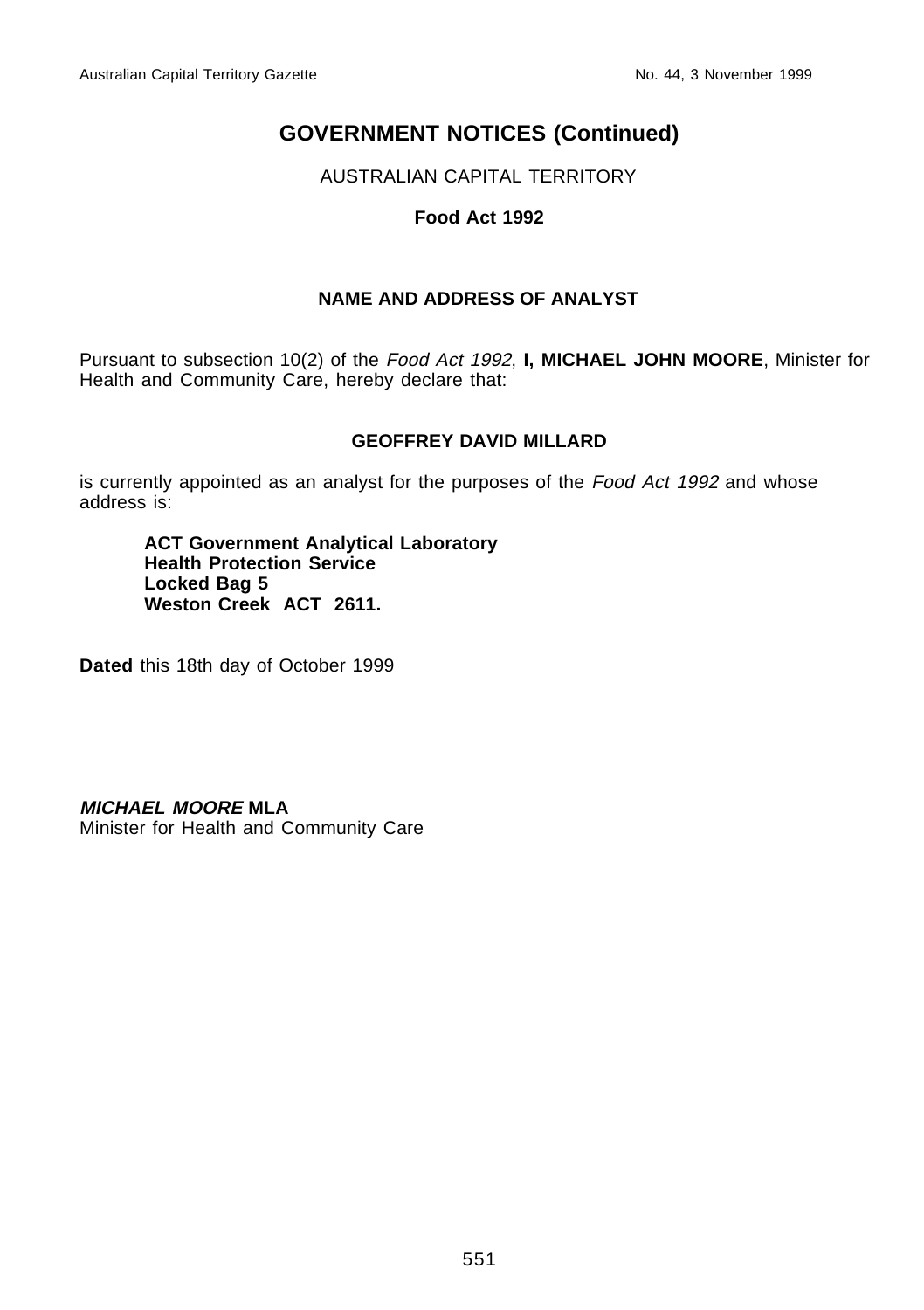AUSTRALIAN CAPITAL TERRITORY

#### **Food Act 1992**

#### **NAME AND ADDRESS OF ANALYST**

Pursuant to subsection 10(2) of the Food Act 1992, **I, MICHAEL JOHN MOORE**, Minister for Health and Community Care, hereby declare that:

#### **SIMON ROCKLIFF**

is currently appointed as an analyst for the purposes of the Food Act 1992 and whose address is:

**ACT Government Analytical Laboratory Health Protection Service Locked Bag 5** Weston Creek ACT 2611.

**Dated** this 18th day of October 1999

**MICHAEL MOORE MLA**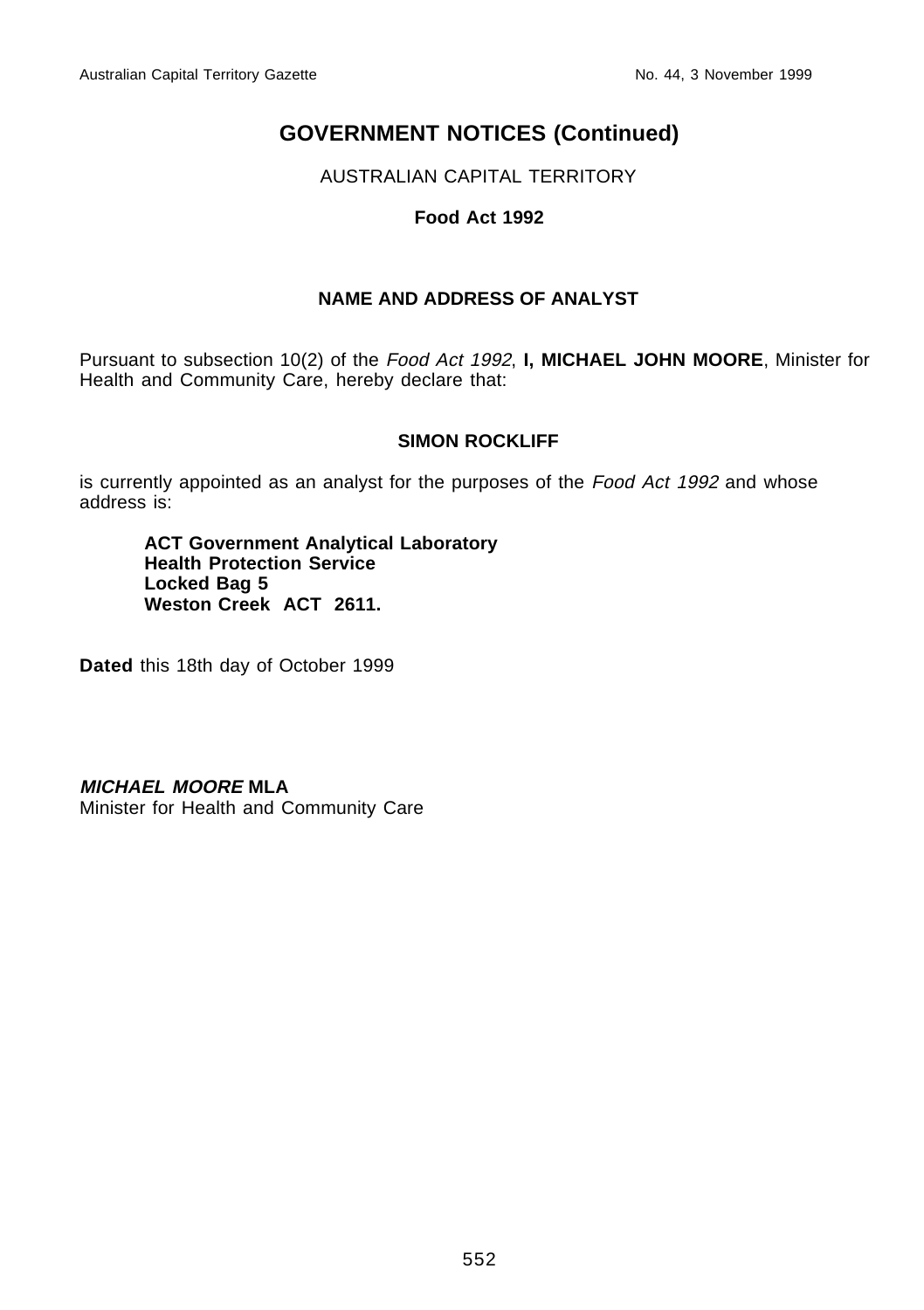AUSTRALIAN CAPITAL TERRITORY

#### **Food Act 1992**

#### **NAME AND ADDRESS OF ANALYST**

Pursuant to subsection 10(2) of the Food Act 1992, **I, MICHAEL JOHN MOORE**, Minister for Health and Community Care, hereby declare that:

#### **PETER GARY SMITH**

is currently appointed as an analyst for the purposes of the Food Act 1992 and whose address is:

**ACT Government Analytical Laboratory Health Protection Service Locked Bag 5** Weston Creek ACT 2611.

**Dated** this 18th day of October 1999

**MICHAEL MOORE MLA**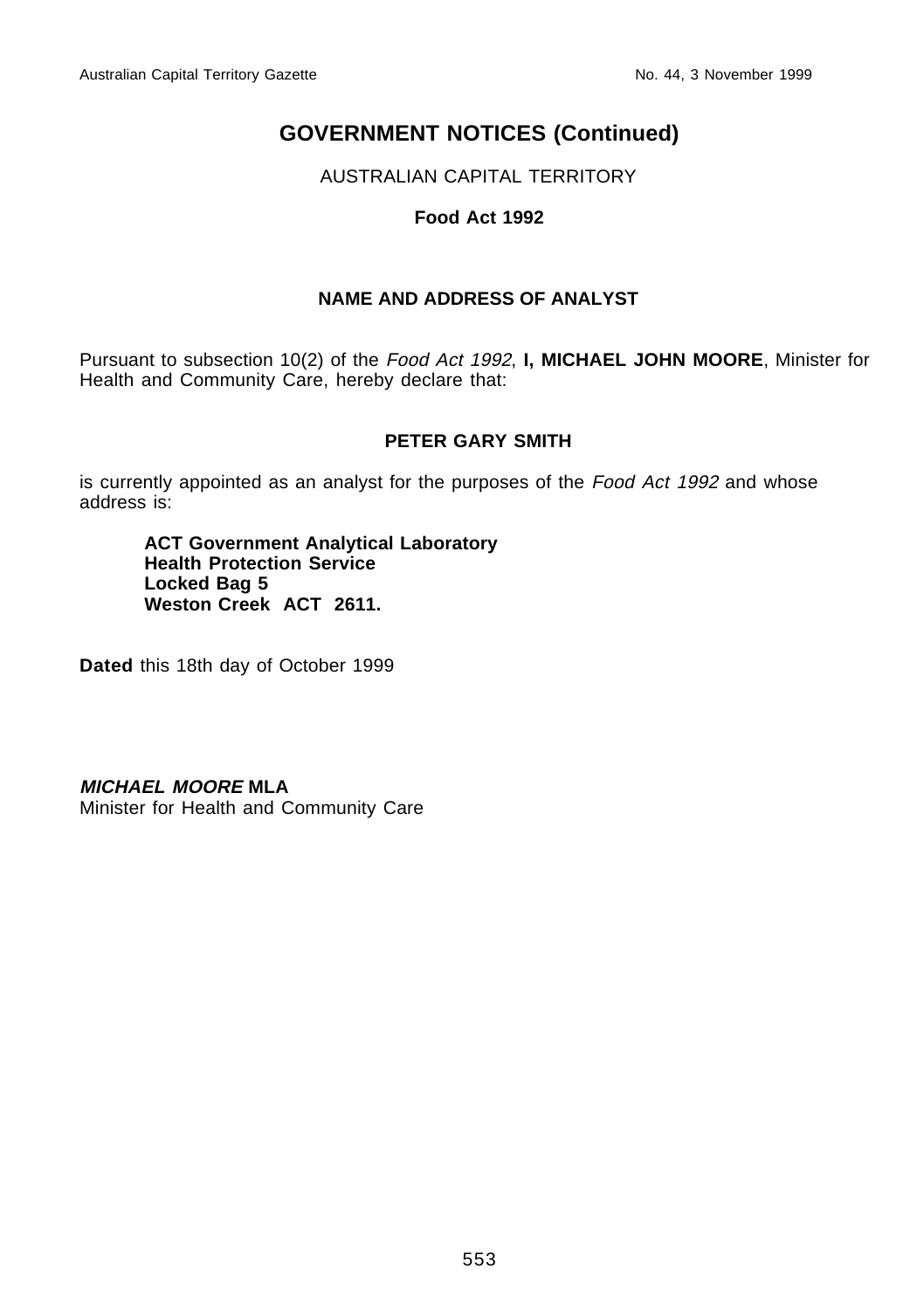#### **AUSTRALIAN CAPITAL TERRITORY**

#### **FOOD ACT 1992**

#### **Notice of Name and Address of Analyst**

#### **Explanatory Statement**

The Food Act 1992 (the Act) provides for the supply of safe food to consumers by: prohibiting the supply of unsafe and falsely described food; the determination of food standards and codes of practices; licensing of food vendors; inspection of food premises by Health Officers; and the analysis of food to determine compliance with the Act.

Section 10(1) of the Act 1992 provides that the Minister may appoint analysts for the purposes of the Act in respect of a particular type of analysis or all types of analyses.

Subsection 10(2) of the Act provides that within four weeks of the first appointment, and thereafter annually, the Minister shall publish, by notice in the Gazette, the name and address of each person currently appointed as analyst.

This instrument notifies the name and address of currently appointed analysts.

An analyst appointed under the Act is a standing appointment and the analyst shall perform such duties as required by the Act.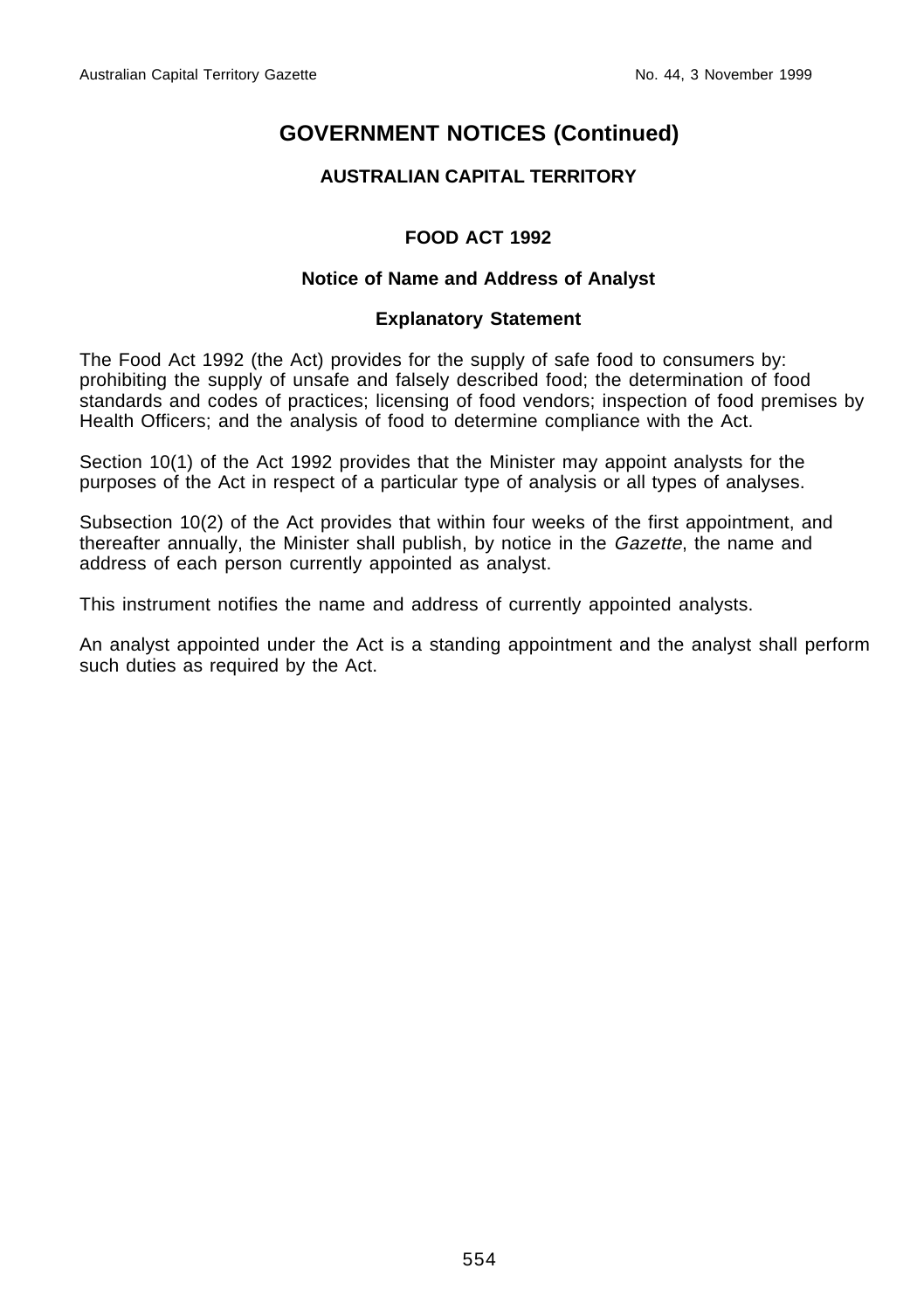AUSTRALIAN CAPITAL TERRITORY

#### **Public Health Act 1997**

#### **APPOINTMENT OF AUTHORISED MEDICAL OFFICER**

Pursuant to subsection 13(2) of the Public Health Act, **I, DAVID BRUCE BUTT**, the person for the time being holding the position of Chief Executive of the Department of Health and Community Care, hereby appoint:

#### **EDWARD DARCY O'BRIEN**

as an Authorised Medical Officer for the purposes of the Public Health Act 1997.

**Dated** this 25th day of October 1999

**David Butt** Chief Executive Department of Health and Community Care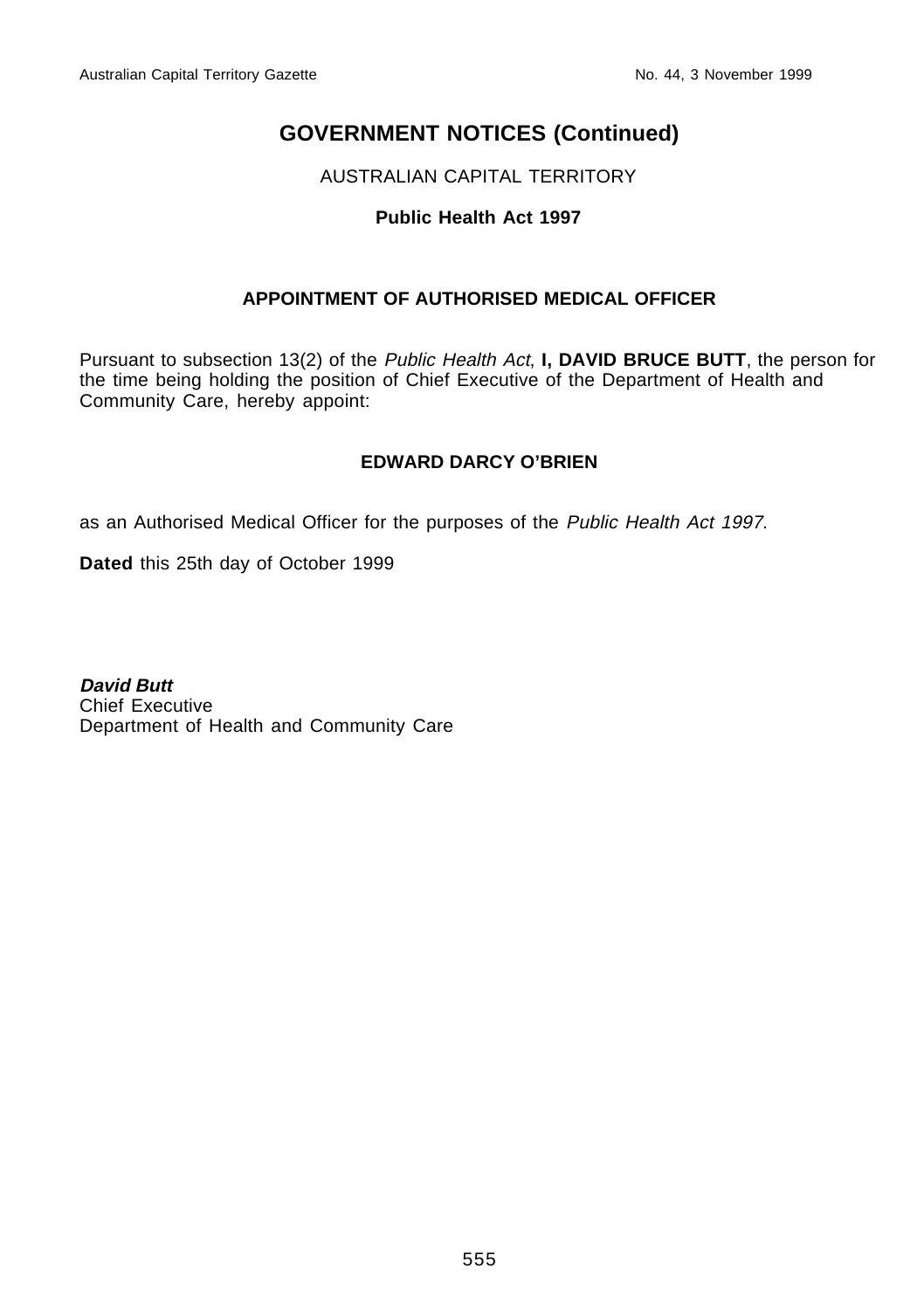

#### **AUSTRALIAN CAPITAL TERRITORY**

#### PUBLIC HEALTH ACT 1997

### AUTHORISATION OF AUTHORISED MEDICAL OFFICER

Under Section 14 of the Public Health Act 1997, I **Shirley Faye Bowen,** the person for the time being holding the office of Chief Health Officer authorise:

#### **Edward Darcy O'Brien**

- 1. to undertake the functions of an Authorised Medical Officer; and
- 2. to perform the functions specified below:

#### **COLUMN ONE COLUMN TWO**

#### **OFFICE POWERS AND FUNCTIONS** Authorised Medical Officer Position No 27575 Sections 58, 59, 60, 61, 62, 64, 65, 68, 69, 70, 71, 72, 74, 76, 78, 79, 80, 81, 94, 106, 116

Dated 14th day of October 1999

**Shirley Faye Bowen** Chief Health Officer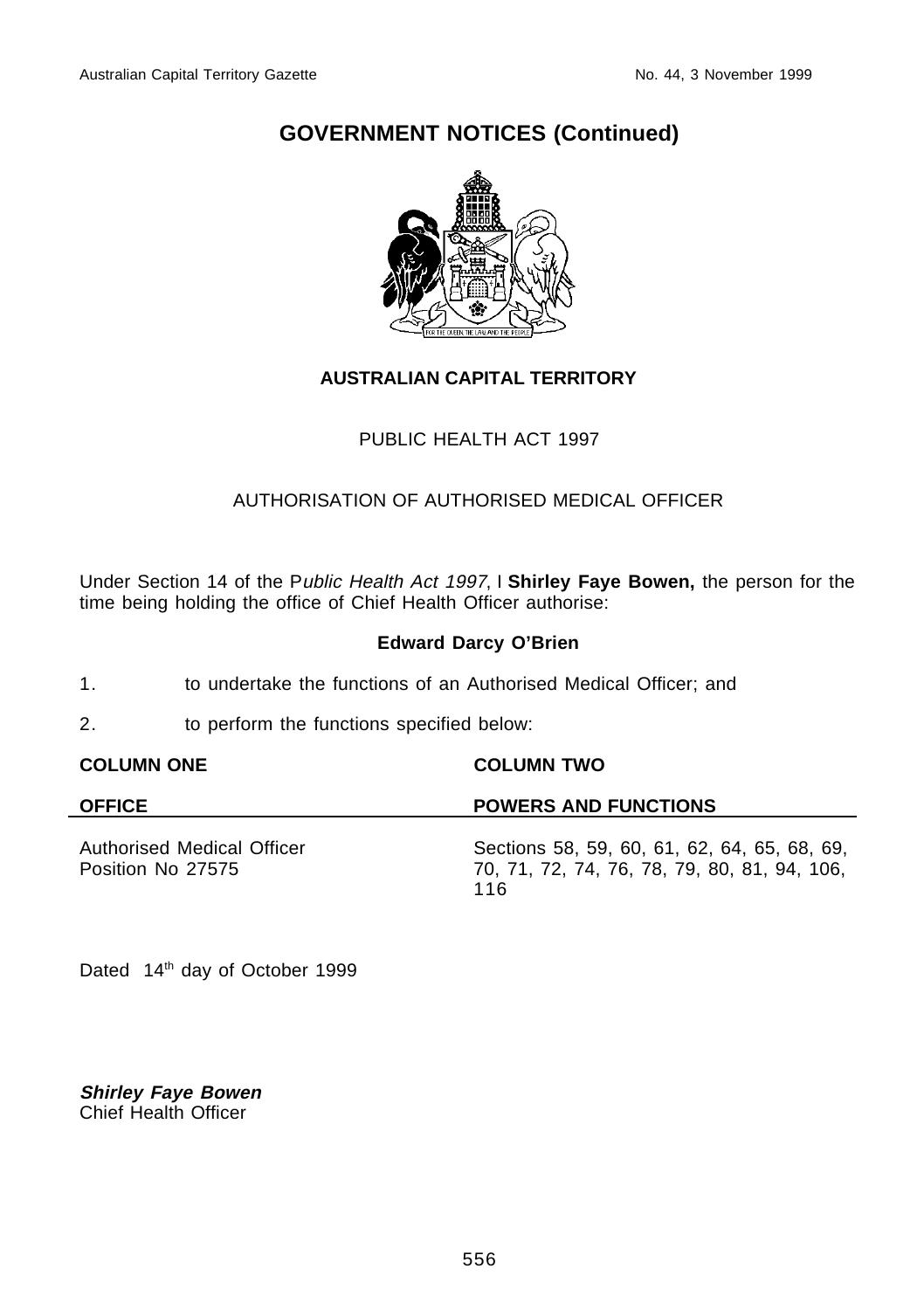#### **AUSTRALIAN CAPITAL TERRITORY**

#### **MENTAL HEALTH (TREATMENT AND CARE) ACT 1994**

#### **APPOINTMENT**

#### **MENTAL HEALTH OFFICER**

Under subsection 119(1) of the Mental Health (Treatment and Care) Act 1994 I, **Michael John Moore** Minister for Health and Community Care hereby appoint:

#### **ANDREA TWELL**

to be a Mental Health Officer.

Dated this 18th day of October 1999

#### **MICHAEL JOHN MOORE MINISTER FOR HEALTH AND COMMUNITY CARE**

#### **AUSTRALIAN CAPITAL TERRITORY**

#### **MENTAL HEALTH (TREATMENT AND CARE) ACT 1994**

#### **APPOINTMENT**

#### **MENTAL HEALTH OFFICER**

Under subsection 119(1) of the Mental Health (Treatment and Care) Act 1994 I, **Michael John Moore** Minister for Health and Community Care hereby appoint:

#### **UNA SAVAGE**

to be a Mental Health Officer.

Dated this 18th day of October 1999

**MICHAEL JOHN MOORE MINISTER FOR HEALTH AND COMMUNITY CARE**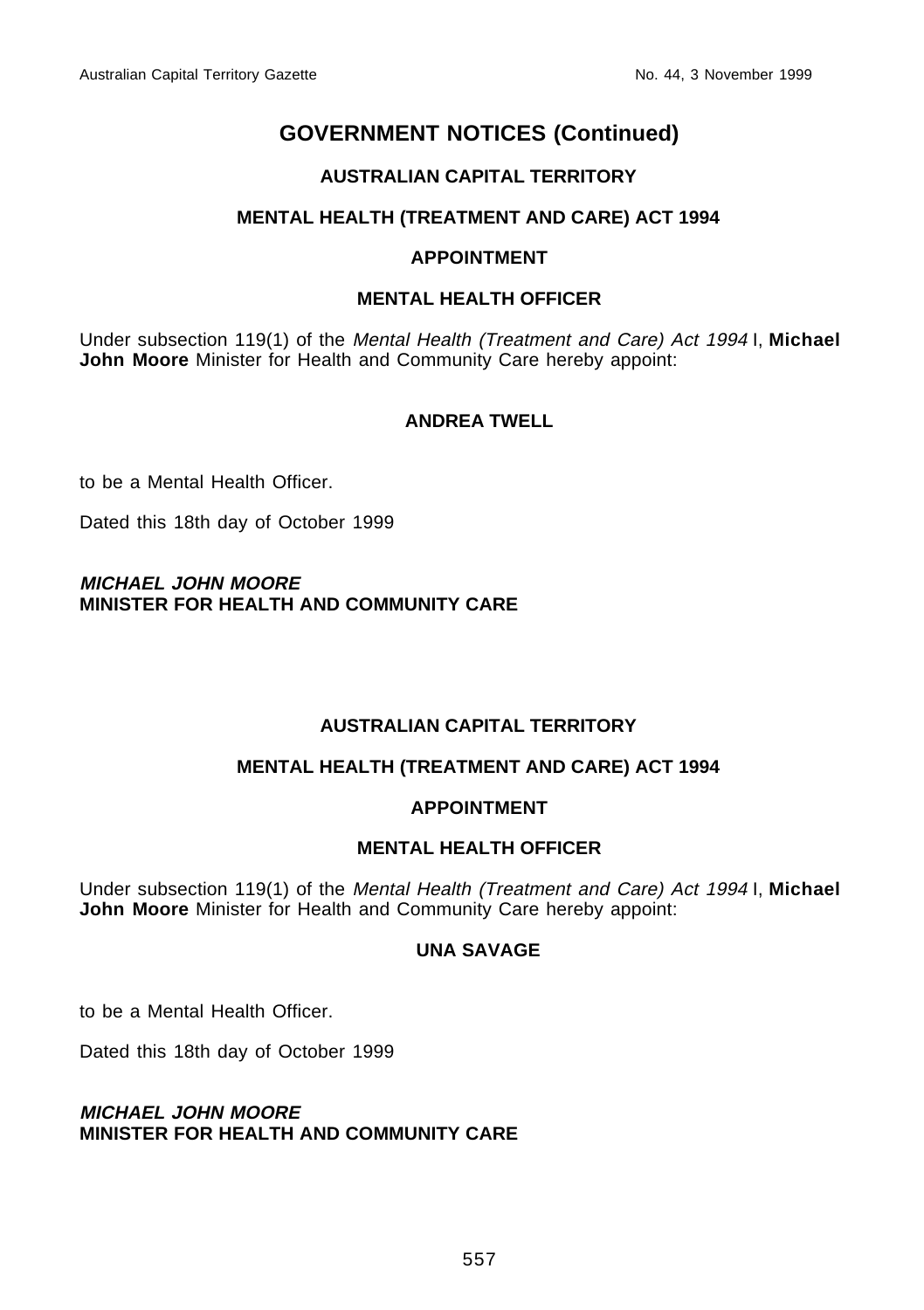#### **AUSTRALIAN CAPITAL TERRITORY**

#### **MENTAL HEALTH (TREATMENT AND CARE) ACT 1994**

#### **APPOINTMENT**

#### **MENTAL HEALTH OFFICER**

Under subsection 119(1) of the Mental Health (Treatment and Care) Act 1994 I, **Michael John Moore** Minister for Health and Community Care hereby appoint:

#### **BRIGID BYRNE**

to be a Mental Health Officer.

Dated this 18th day of October 1999

#### **MICHAEL JOHN MOORE MINISTER FOR HEALTH AND COMMUNITY CARE**

#### **AUSTRALIAN CAPITAL TERRITORY**

#### **MENTAL HEALTH (TREATMENT AND CARE) ACT 1994**

#### **APPOINTMENT**

#### **MENTAL HEALTH OFFICER**

Under subsection 119(1) of the Mental Health (Treatment and Care) Act 1994 I, **Michael John Moore** Minister for Health and Community Care hereby appoint:

#### **CAROLINE FIDELDY**

to be a Mental Health Officer.

Dated this 18th day of October 1999

**MICHAEL JOHN MOORE MINISTER FOR HEALTH AND COMMUNITY CARE**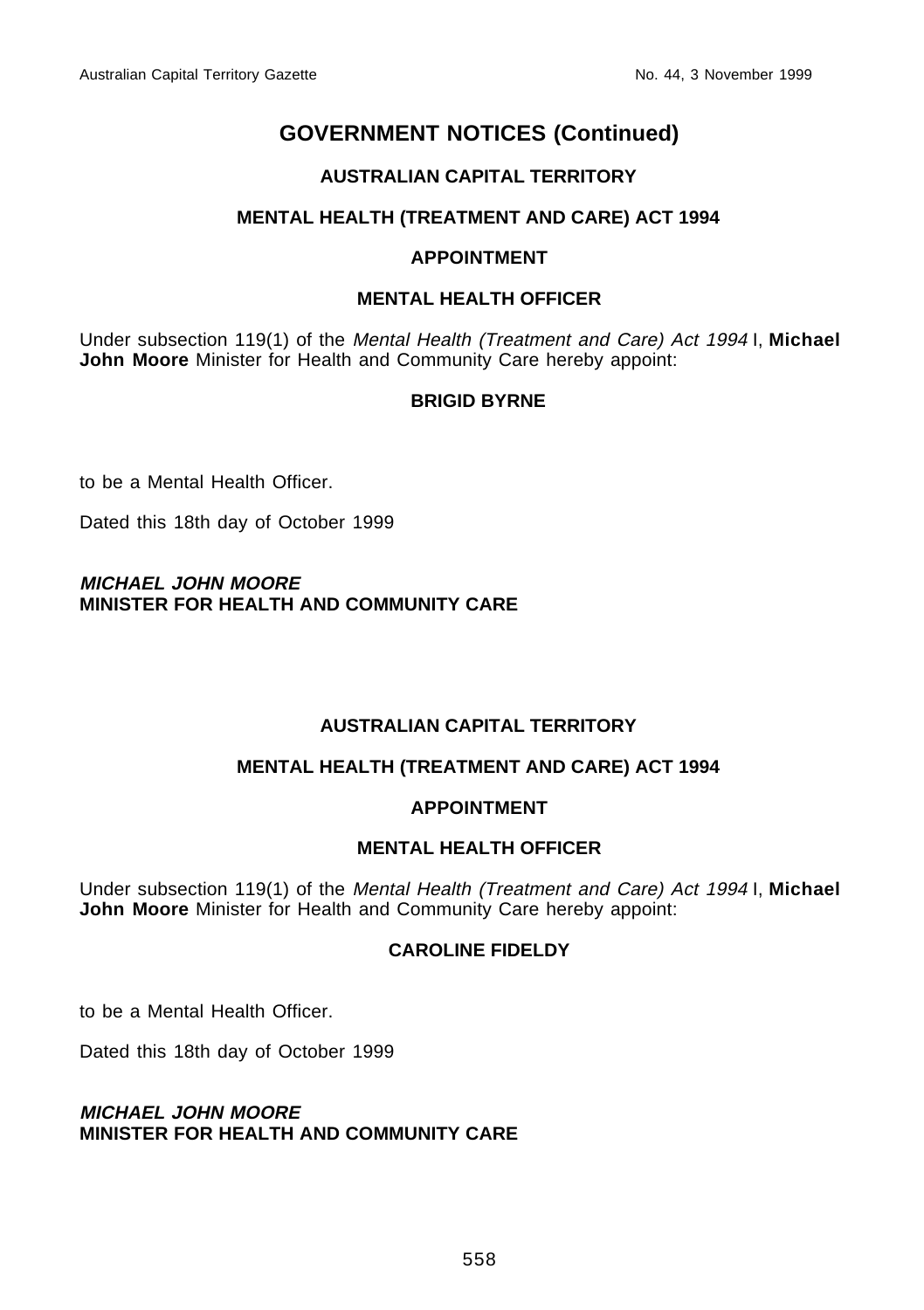#### **AUSTRALIAN CAPITAL TERRITORY**

#### **MENTAL HEALTH (TREATMENT AND CARE) ACT 1994**

#### **APPOINTMENT**

#### **MENTAL HEALTH OFFICER**

Under subsection 119(1) of the Mental Health (Treatment and Care) Act 1994 I, **Michael John Moore** Minister for Health and Community Care hereby appoint:

#### **PENELOPE BLUME**

to be a Mental Health Officer.

Dated this 18th day of October 1999

#### **MICHAEL JOHN MOORE MINISTER FOR HEALTH AND COMMUNITY CARE**

#### **AUSTRALIAN CAPITAL TERRITORY**

#### **MENTAL HEALTH (TREATMENT AND CARE) ACT 1994**

#### **APPOINTMENT**

#### **MENTAL HEALTH OFFICER**

Under subsection 119(1) of the Mental Health (Treatment and Care) Act 1994 I, **Michael John Moore** Minister for Health and Community Care hereby appoint:

#### **STEVEN DRUITT**

to be a Mental Health Officer.

Dated this 18th day of October 1999

#### **MICHAEL JOHN MOORE MINISTER FOR HEALTH AND COMMUNITY CARE**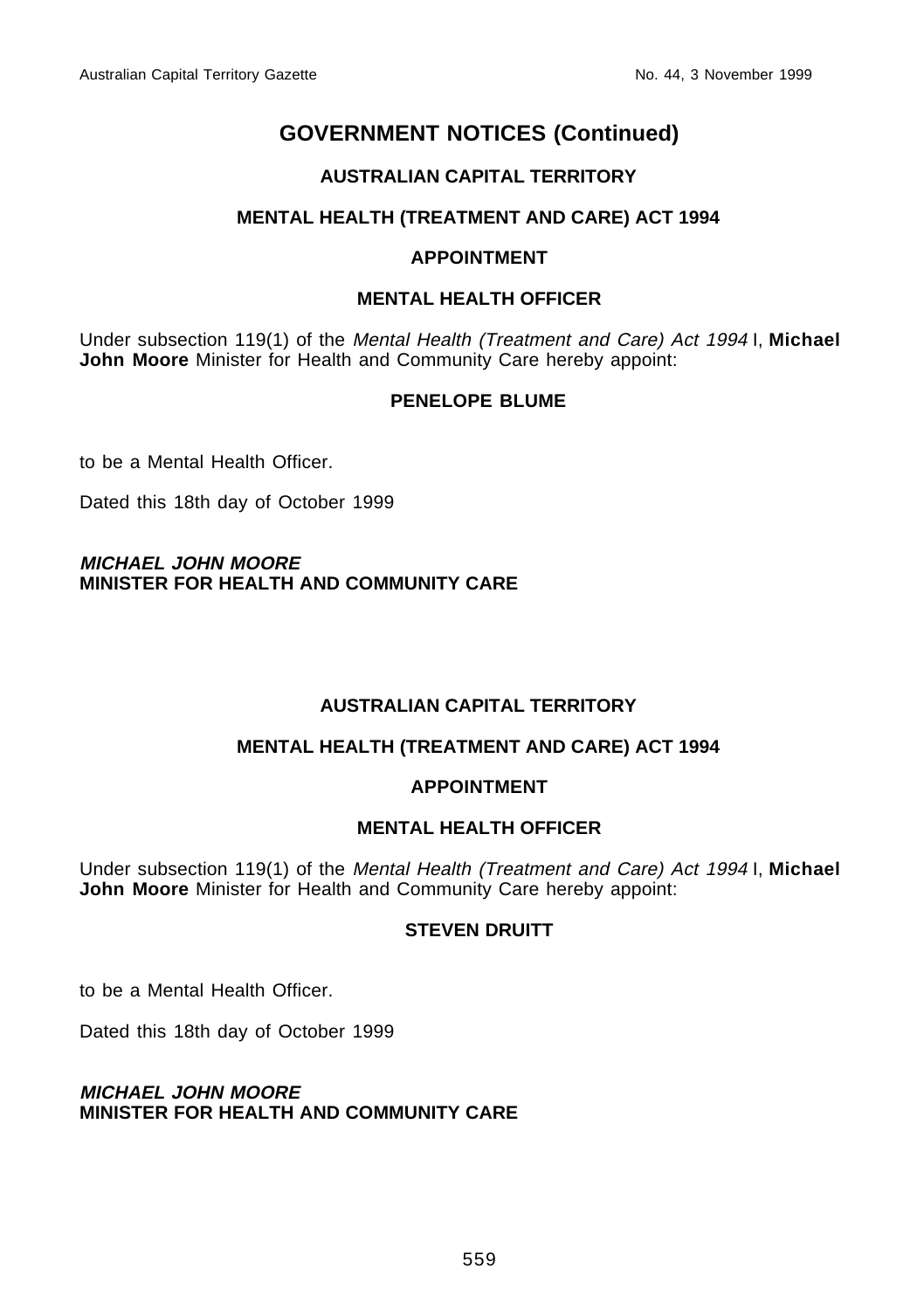#### **AUSTRALIAN CAPITAL TERRITORY**

#### **MENTAL HEALTH (TREATMENT AND CARE) ACT 1994**

#### **APPOINTMENT**

#### **MENTAL HEALTH OFFICER**

Under subsection 119(1) of the Mental Health (Treatment and Care) Act 1994 I, **Michael John Moore** Minister for Health and Community Care hereby appoint:

#### **YVONNE FISHER**

to be a Mental Health Officer.

Dated this 18th day of October 1999

#### **MICHAEL JOHN MOORE MINISTER FOR HEALTH AND COMMUNITY CARE**

#### **AUSTRALIAN CAPITAL TERRITORY**

#### **Mental Health (Treatment and Care) Act 1994**

#### **APPOINTMENT OF MENTAL HEALTH OFFICERS**

#### **EXPLANATORY STATEMENT**

Part X Section 119(1) of the Mental Health (Treatment and Care) Act 1994 allows the Minister for Health and Community Care to appoint Mental Health Officers.

Seven appointments of Mental Health Officers are attached. Six new appointments have recently been made to the Mental Health Crisis Assessment and Treatment Team. All officers attached to this crisis service are required to be appointed as Mental Health Officers to enable them to perform their duties of their positions. One officer has recently been promoted to the Woden Mental Health Team and is now required to be a Mental Health **Officer**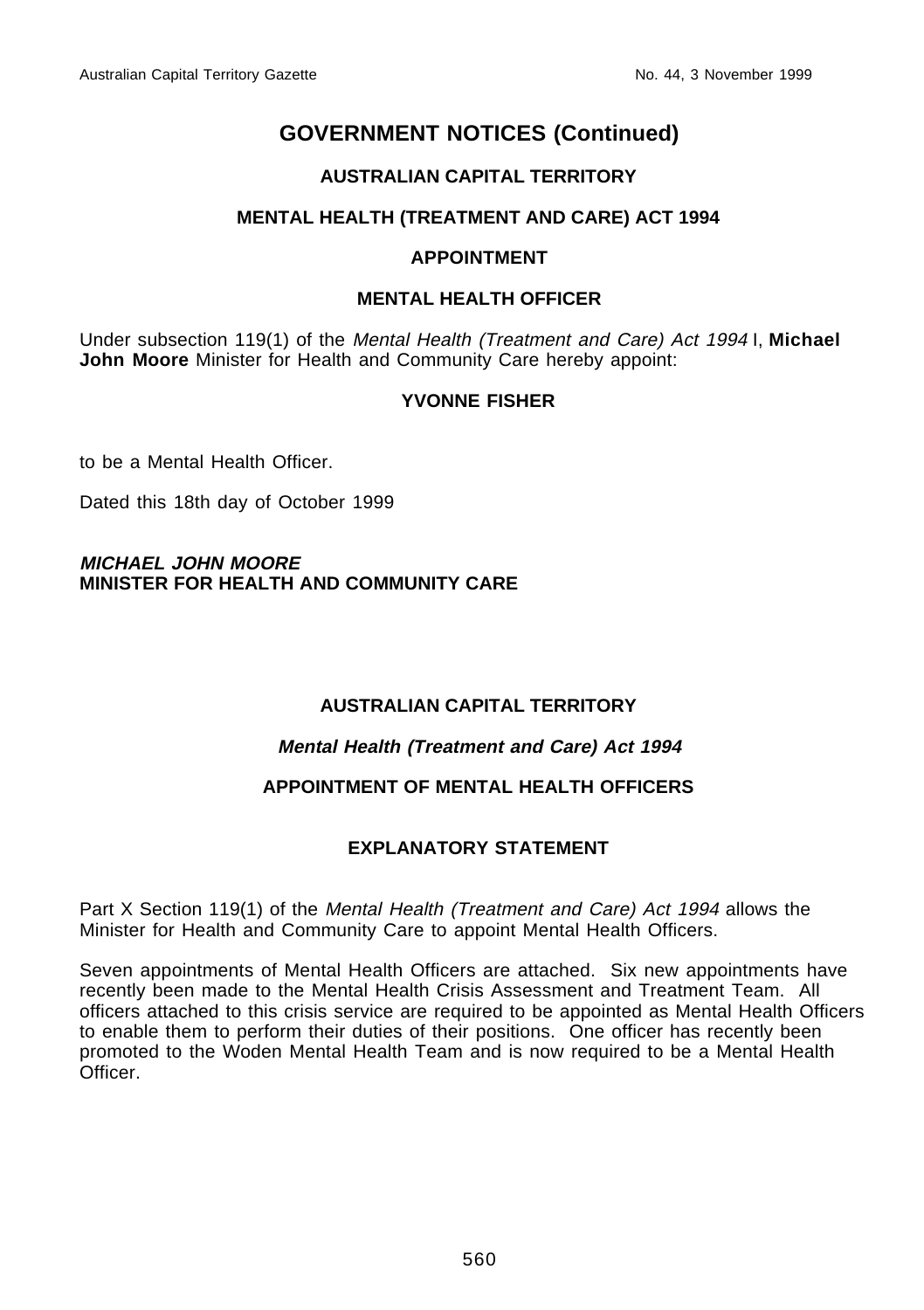

#### **AUSTRALIAN CAPITAL TERRITORY**

#### **Public Health Act 1997**

I, David Bruce Butt, the person holding the position of Chief Executive, in pursuance of my powers under Section 12 of the Public Health Act 1997, do by this instrument appoint,

#### **Margo Hilary Goodin**

as a Public Health Officer, for the purposes of the Public Health Act 1997.

Dated this 5th day of October 1999

#### **David Butt** Chief Executive

#### **AUSTRALIAN CAPITAL TERRITORY**

#### **Public Health Act 1997**

I, David Bruce Butt, the person holding the position of Chief Executive, in pursuance of my powers under Section 12 of the Public Health Act 1997, do by this instrument appoint,

#### **John Woollard**

as a Public Health Officer, for the purposes of the Public Health Act 1997.

Dated this 5th day of October 1999

#### **David Butt**

Chief Executive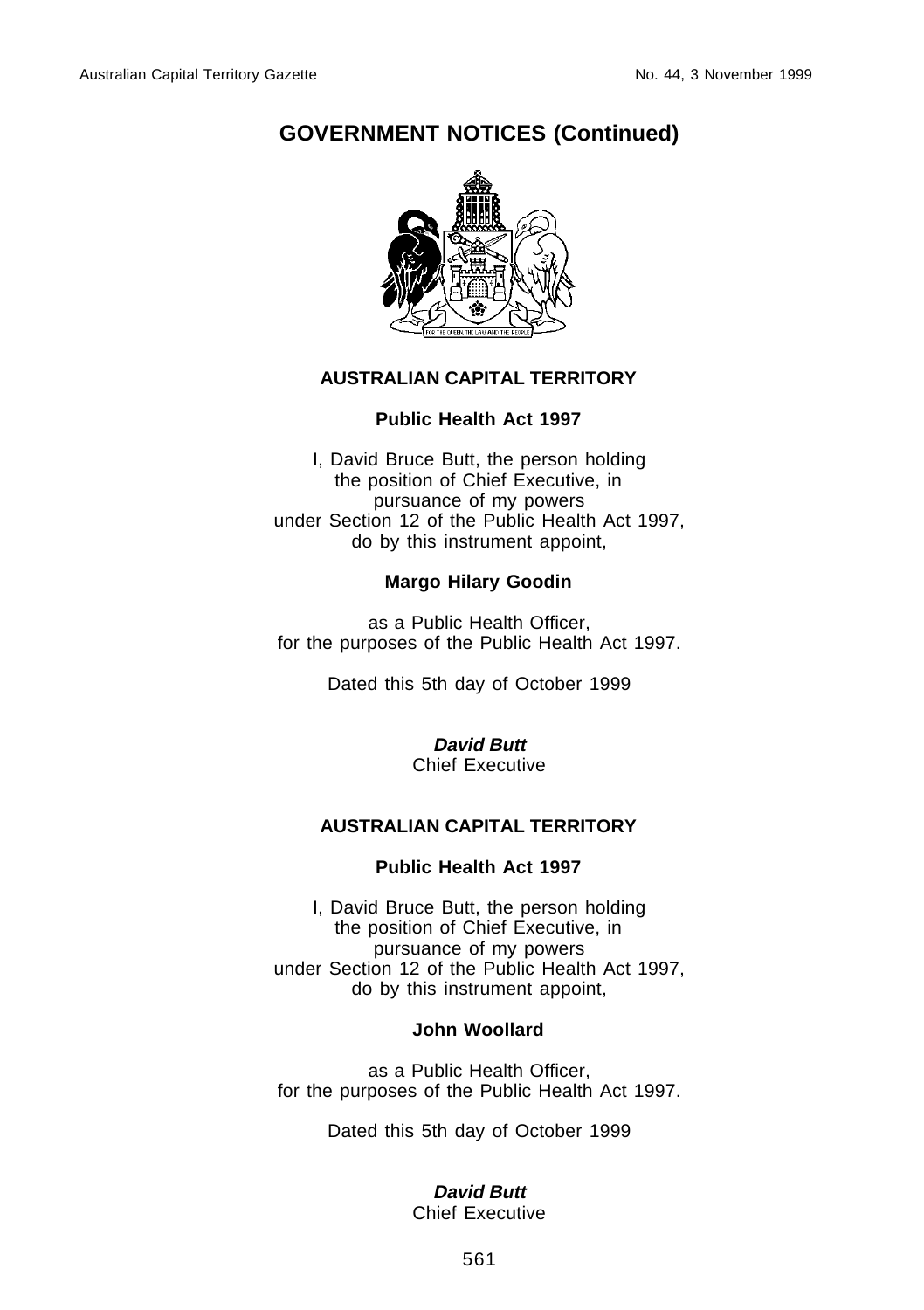

#### **AUSTRALIAN CAPITAL TERRITORY**

#### **Public Health Act 1997**

I, David Bruce Butt, the person holding the position of Chief Executive, in pursuance of my powers under Section 12 of the Public Health Act 1997, do by this instrument appoint,

#### **George Stefanoff**

as a Public Health Officer, for the purposes of the Public Health Act 1997.

Dated this 5th day of October 1999

**David Butt** Chief Executive

#### **AUSTRALIAN CAPITAL TERRITORY**

#### **Public Health Act 1997**

I, David Bruce Butt, the person holding the position of Chief Executive, in pursuance of my powers under Section 12 of the Public Health Act 1997, do by this instrument appoint,

#### **Barbara Scott Winder**

as a Public Health Officer, for the purposes of the Public Health Act 1997.

Dated this 5th day of October 1999

#### **David Butt**

Chief Executive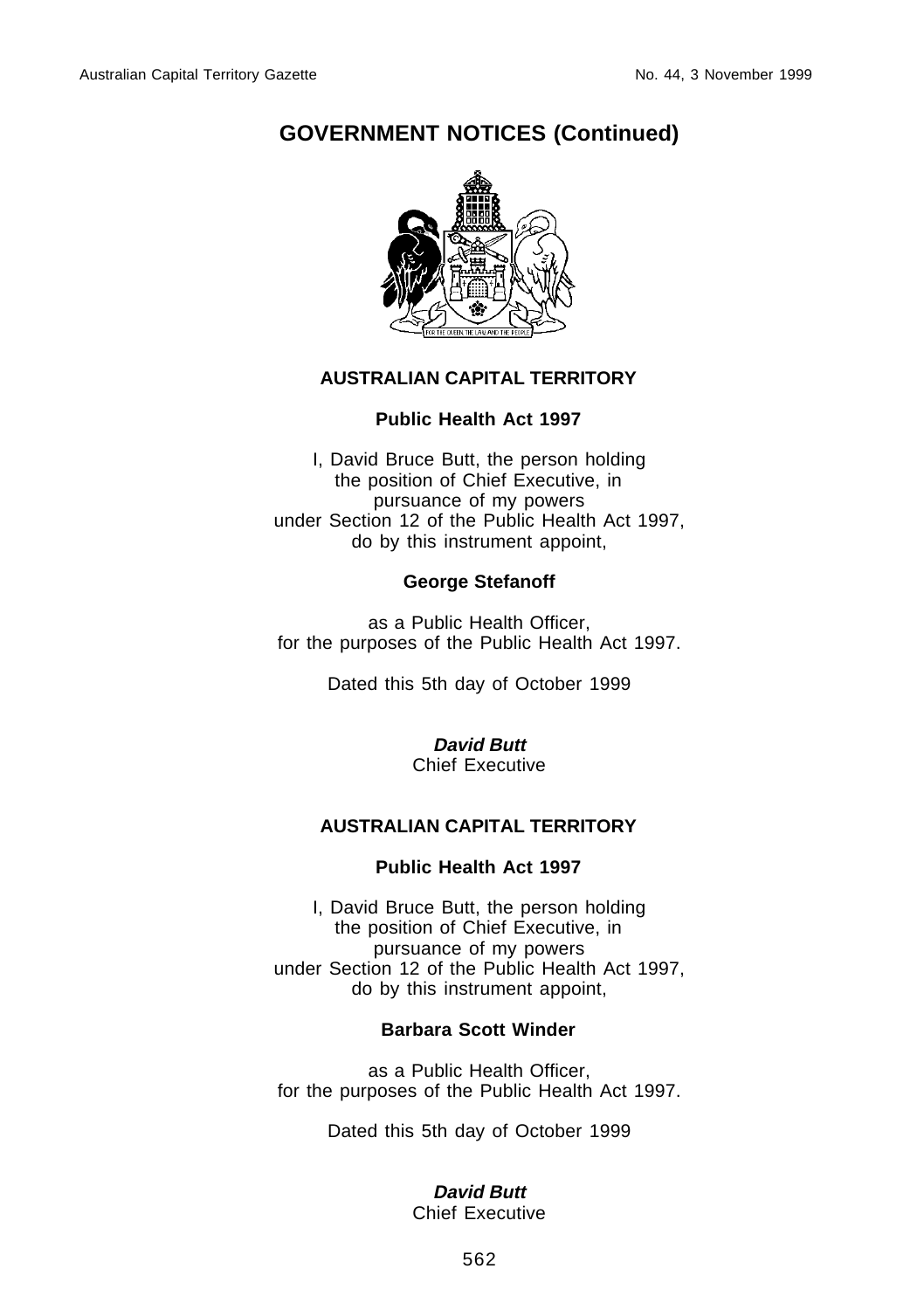

#### **AUSTRALIAN CAPITAL TERRITORY**

#### **Public Health Act 1997**

I, David Bruce Butt, the person holding the position of Chief Executive, in pursuance of my powers under Section 12 of the Public Health Act 1997, do by this instrument appoint,

#### **Louise Maree Remington**

as a Public Health Officer, for the purposes of the Public Health Act 1997.

Dated this 5th day of October 1999

#### **David Butt** Chief Executive

#### **AUSTRALIAN CAPITAL TERRITORY**

#### **Public Health Act 1997**

I, David Bruce Butt, the person holding the position of Chief Executive, in pursuance of my powers under Section 12 of the Public Health Act 1997, do by this instrument appoint,

#### **Sally Ann Jacobs**

as a Public Health Officer, for the purposes of the Public Health Act 1997.

Dated this 5th day of October 1999

#### **David Butt**

Chief Executive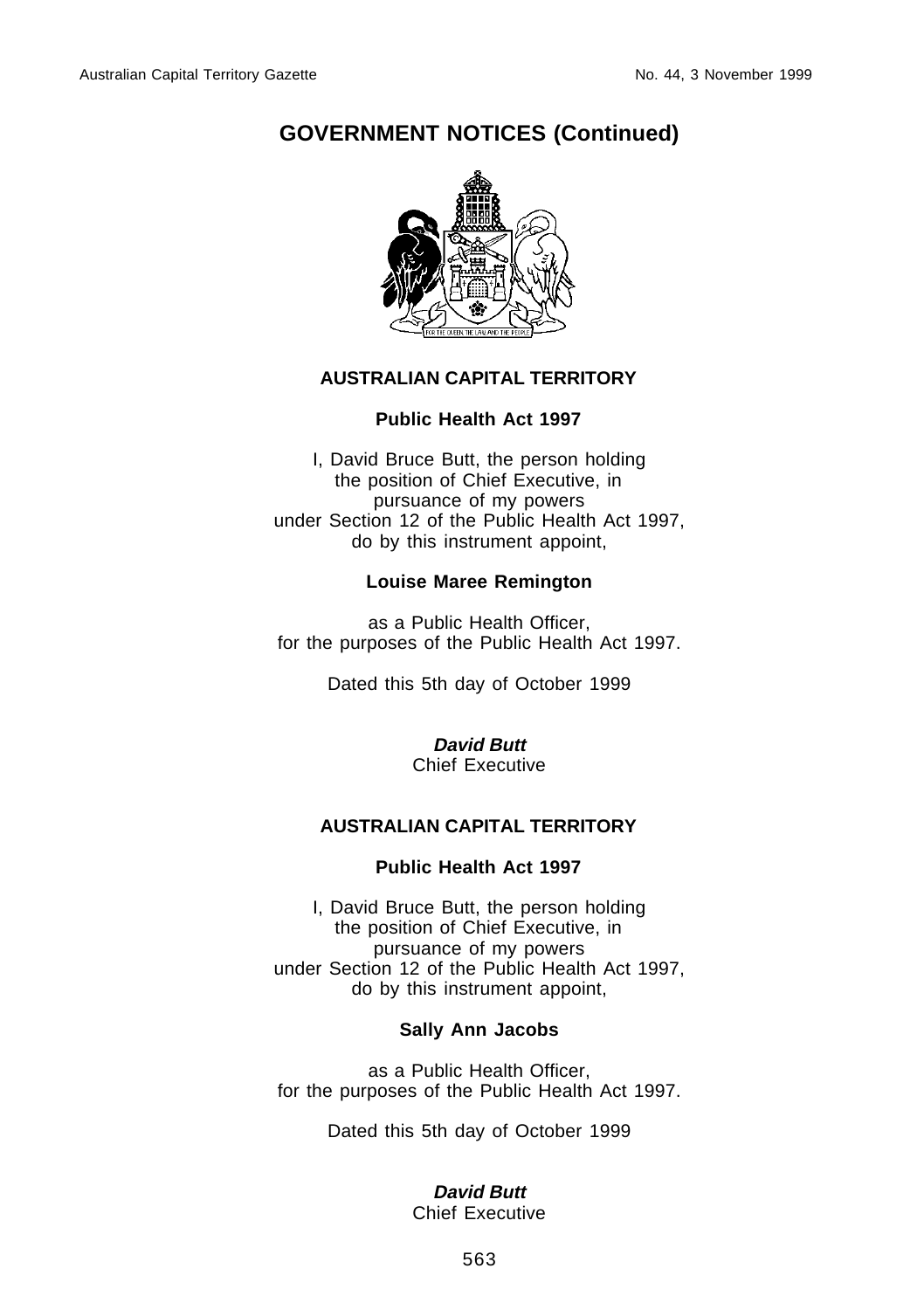

#### **AUSTRALIAN CAPITAL TERRITORY**

#### **Public Health Act 1997**

I, David Bruce Butt, the person holding the position of Chief Executive, in pursuance of my powers under Section 12 of the Public Health Act 1997, do by this instrument appoint,

#### **Simon Rockliff**

as a Public Health Officer, for the purposes of the Public Health Act 1997.

Dated this 5th day of October 1999

**David Butt** Chief Executive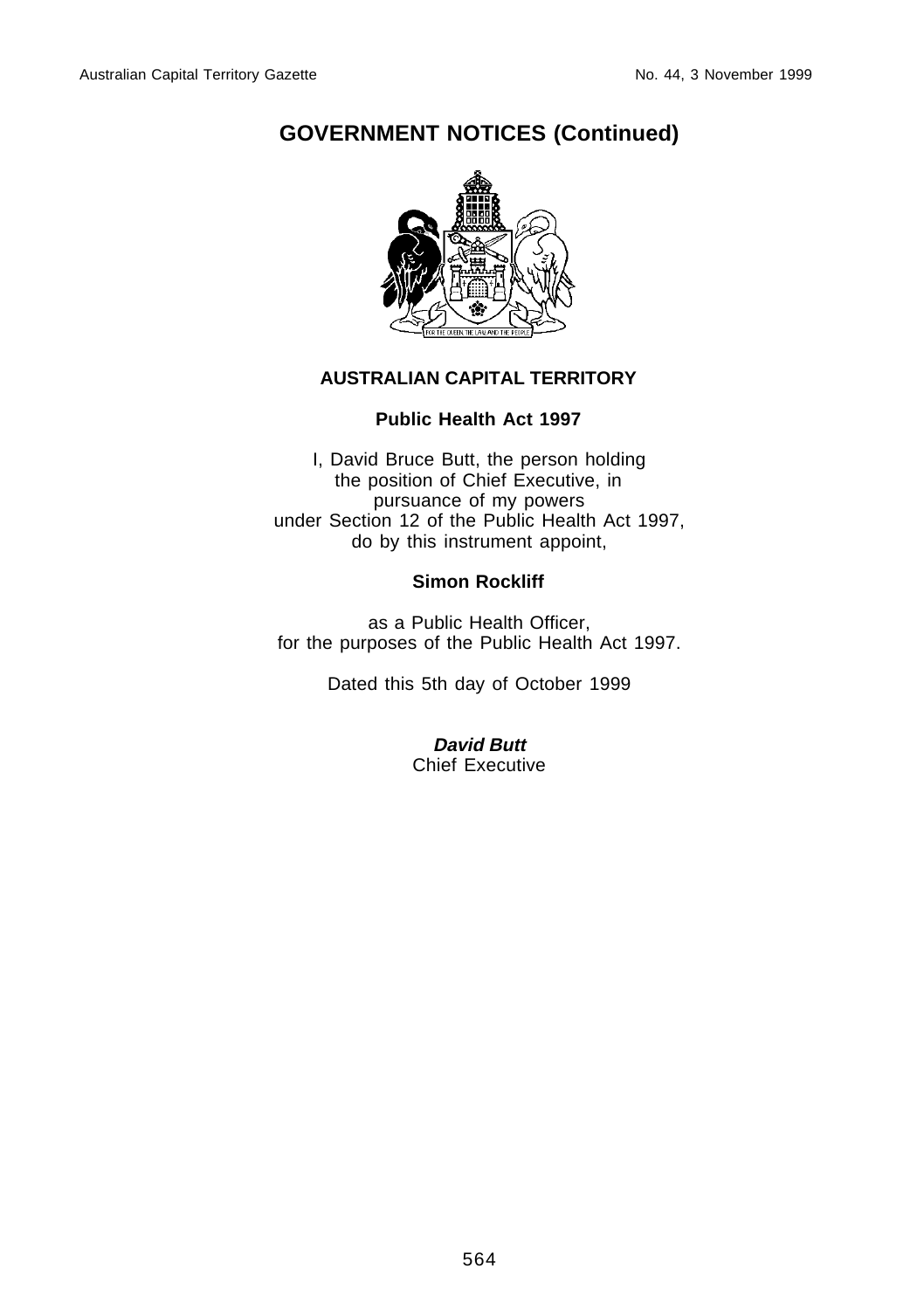AUSTRALIAN CAPITAL TERRITORY

#### PUBLIC HEALTH ACT 1997

#### AUTHORISATION OF PUBLIC HEALTH OFFICERS

Under Section 14 of the Public health Act 1997, I **Shirley Faye Bowen,** the person for the time being holding the office of Chief Health Officer revoke the notice of authorisation signed on 11th day of December 1998 authorising Public Health Officers and authorise:

- 1. those persons named in Page One of the Schedule to perform the functions of a Public Health Officer; and
- 2. each person holding or performing the duties of each office specified in Column One of Page Two of the Schedule to perform those functions set out in Column Two of Page Two of the Schedule.

Dated 10th day of September 1999.

**Shirley Faye Bowen**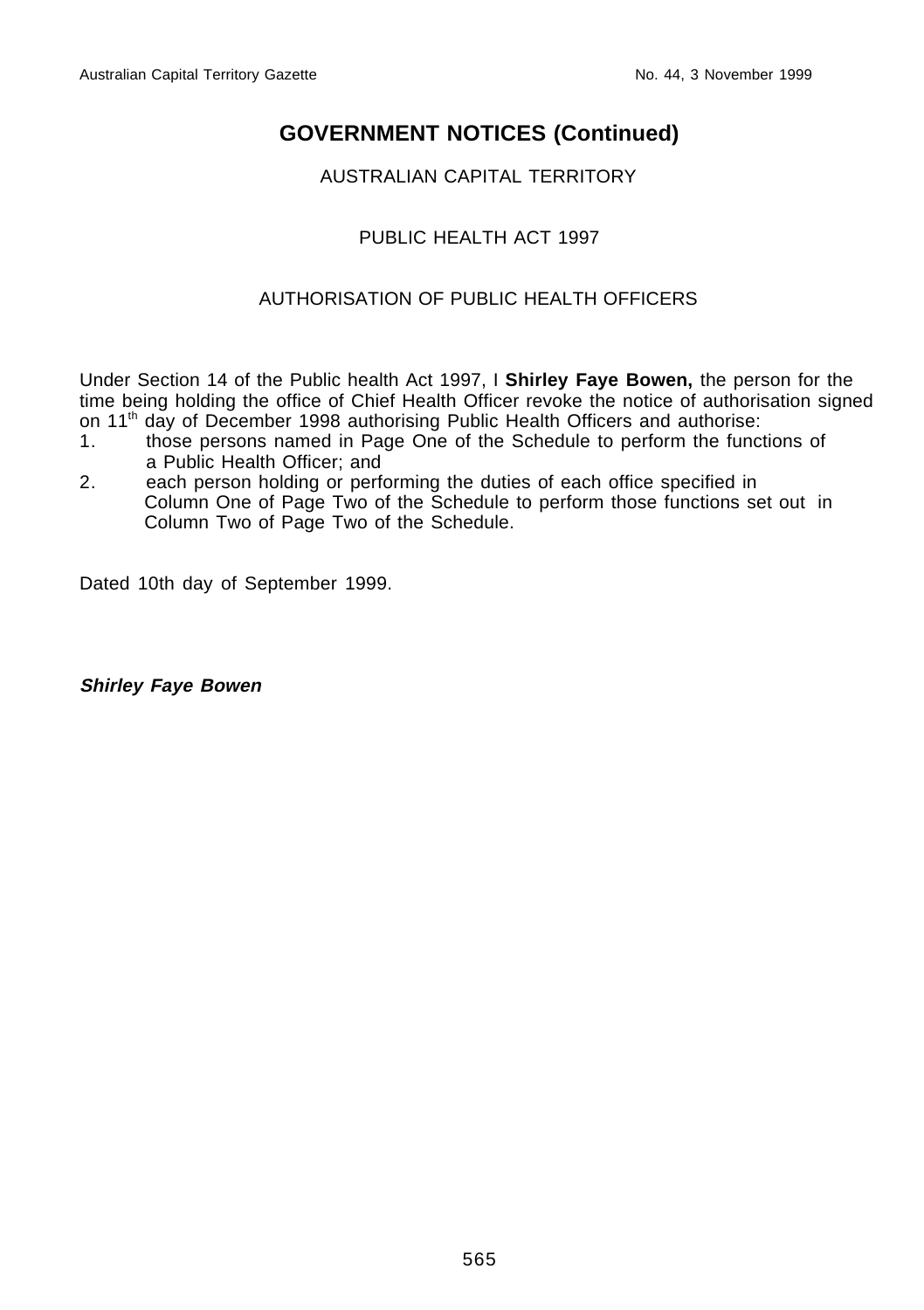AUTHORISATION OF PUBLIC HEALTH OFFICERS

#### **SCHEDULE**

**Anthony** Ralph Emmanuel **Burns** Anthony John **Chen** Augustine **Collins** Peter John **Davis** Craig James **Downing** Sandra Gaye **Edis** James Harold **Epping** Yvonne Maria **Ford** Maxine Lynette **Goodin** Margo Hilary **Guillen** Jorge **Holdsworth** Erroll Glen **Jacobs** Sally Ann **Johnson** Linda Rae **Jurgeneit** Dieter Hans **Kallir-Preece** David Gayton **Kaye** Andrew Lee **Kong** Ping Ying **Laajoki** Petri Jaakko **Lawson** Rodney Clifford **Lorkin** Patrick Thomas Joseph **Lynch** Barry Joseph **Mazenco** Elizabeth Joy **McClure** Hilary Joan **Mistry** Shriyash **Ng** Simon Kwan Kit **Passaris** Irene **Payne** Susan Lorraine **Reddy** Bal Krishna **Remington** Louise Maree **Ribot Moutia** Jean Claude **Scott** Katrina Louise **Stefanoff** George **Winder** Barbara Scott **Woollard** John

This is Page One of the Schedule to the instrument of authorisation signed by the Chief Health officer under Section 14 of the Public Health Act 1997.

Dated 10th day of September 1999.

............................................ Chief Health Officer's Initials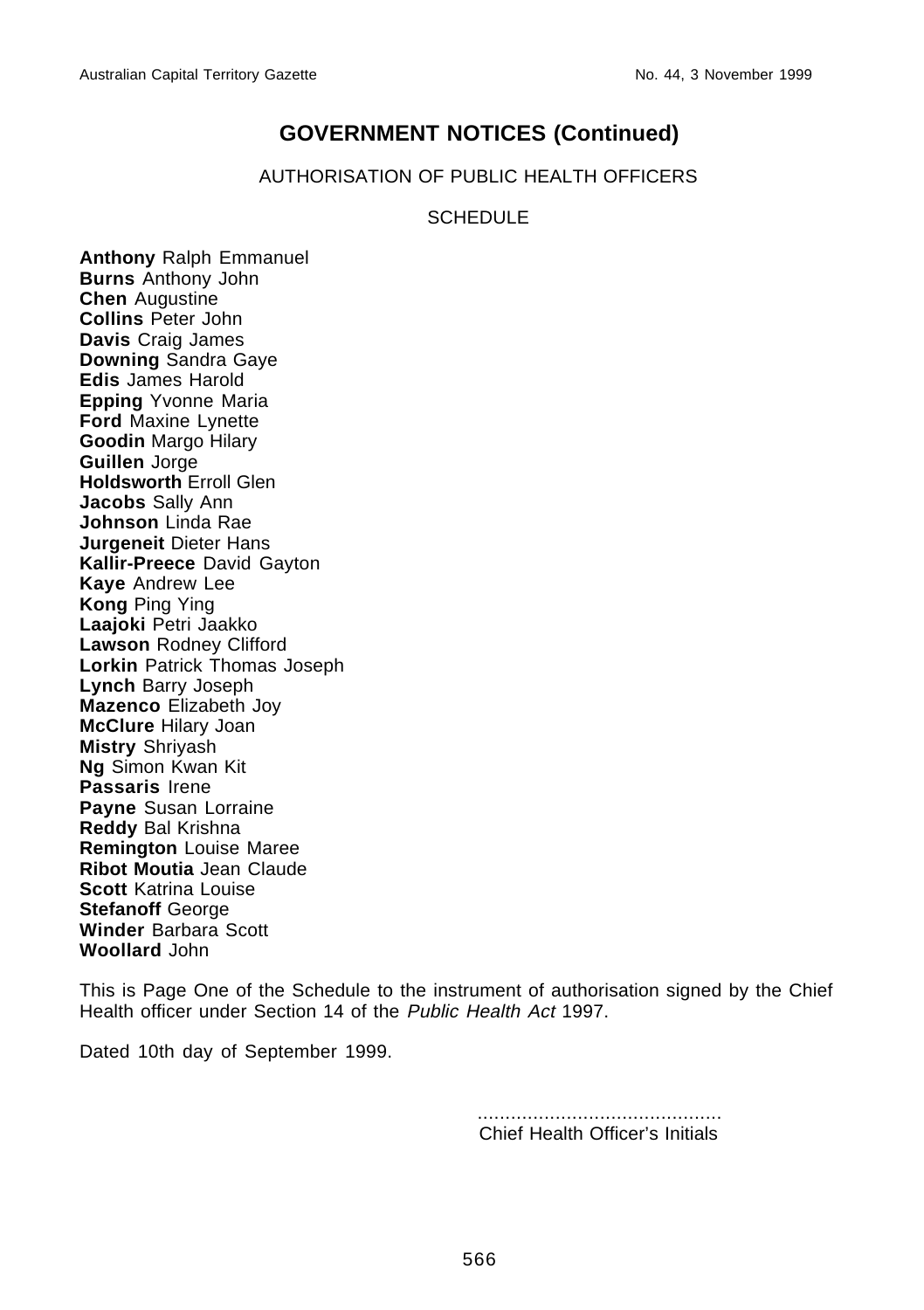## **COLUMN ONE COLUMN TWO OFFICE POWERS AND FUNCTIONS** Public Health Officer Sections 57, 58, 59, 60, 61, 62, 64, 65, Position Nos 21700, 23586, 23696 69, 70, 71, 72, 76, 78, 79, 80, 81, 94, 1 69, 70, 71, 72, 76, 78, 79, 80, 81, 94, 106 24200, 24281, 24796, 26145, 26146, 26148, 26288, 27138, 27153, 27155, 27156, 27157, 27158, 27159, 27161, 27162, 27163, 27164, 27165, 27167, 27168, 29485 Public Health Officer Sections 57, 58, 59, 60, 69, 70, 71, 76, 76 Position Nos 22019,26341 (1), 78 [excluding paragraphs (j) and (l)], 79 Public Health Officer Nos 21872, 23168, Sections 76 (I), 106 23654, 27806, 29398 Public Health Officer Sections 69, 70, 71, 72, 76, 78, 79, 80,

This is Page Two of the Schedule to the instrument of authorisation signed by the Chief Health Officer under Section 14 of the Public Health Act 1997.

Dated 10th day of September 1999.

Position Nos 23882, 26047, 27948 81, 94

……………………………...... Chief Health Officer's Initials